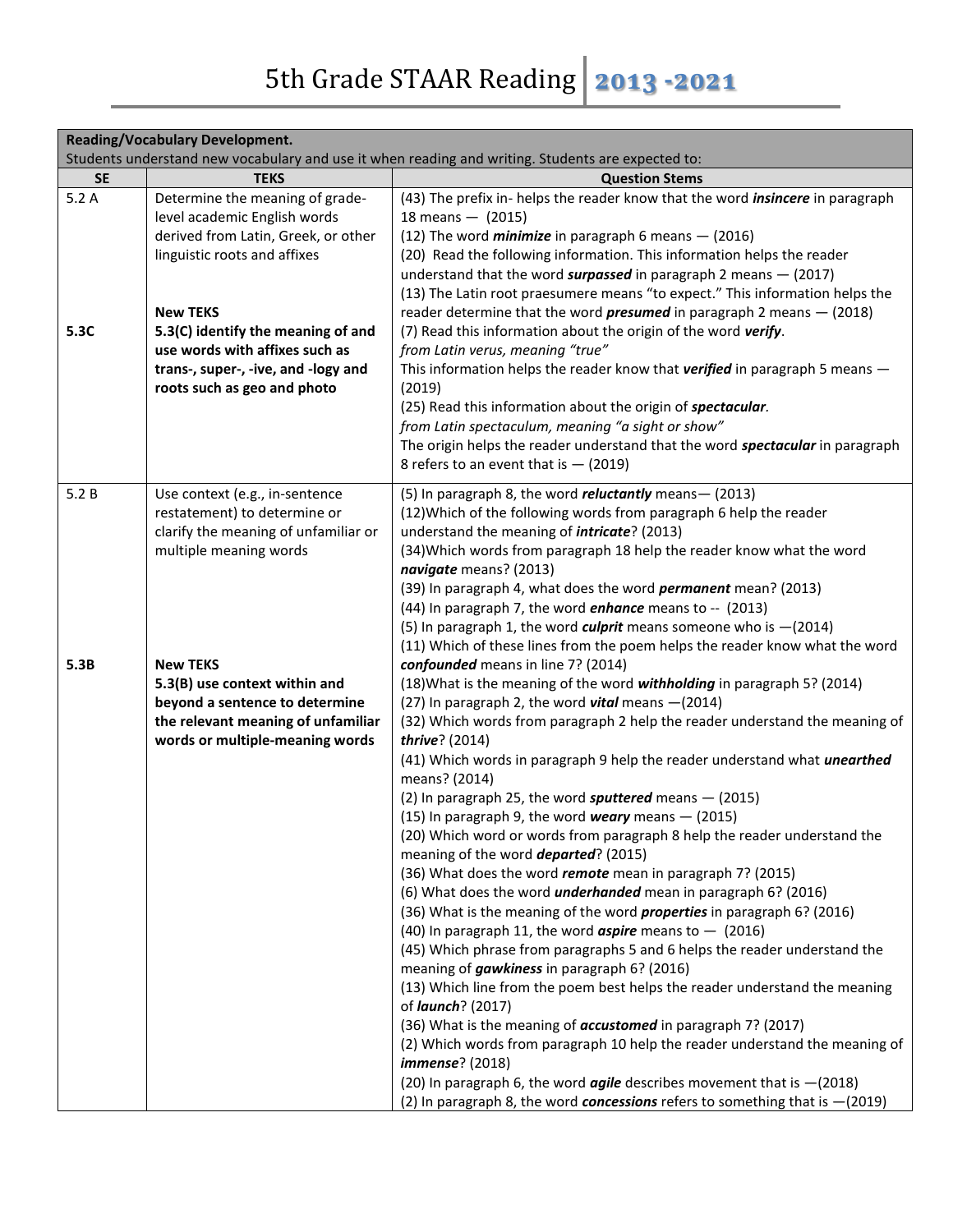|                  |                                                            | (16) Which words from paragraph 12 of the story "Peace and Quiet" help the                                                       |
|------------------|------------------------------------------------------------|----------------------------------------------------------------------------------------------------------------------------------|
|                  |                                                            | reader understand what <i>prying</i> means? (2021)                                                                               |
|                  |                                                            | (31) In paragraph 5, what does the word <i>prefers</i> mean? (2021)                                                              |
| 5.2E             | Use a dictionary, a glossary, or a                         | (25) Read this dictionary entry. Which definition best matches the word strike                                                   |
|                  | thesaurus (printed or electronic) to                       | as it is used in paragraph 3? (2013)                                                                                             |
|                  | determine the meanings,                                    | (10) Read the dictionary entry below. Which definition best fits the way the                                                     |
|                  | syllabication, pronunciations,                             | word strong is used in paragraph 1? (2015)                                                                                       |
|                  | alternate word choices, and parts of                       | (24) Look at the dictionary entry for the word entrance. Which definition best                                                   |
|                  | speech of words                                            | fits the way entrance is used in line 25? (2016)                                                                                 |
|                  | <b>New TEKS</b>                                            | (8) Look at the dictionary entry. Which definition best matches the way the<br>word shot is used in paragraph 8? (2017)          |
|                  | 5.3(A) use print or digital resources                      | (29) Read the dictionary entry. Which definition best matches the meaning of                                                     |
|                  | to determine meaning,                                      | wild in line 30? (2018)                                                                                                          |
| 5.3A             | syllabication, pronunciation, and                          | (23) Which definition of the word <i>dissolve</i> is used in line 8? (2019)                                                      |
|                  | word origin                                                | (10) Read the dictionary entry for the word spot. [spot \'spät\ verb 1. to locate                                                |
|                  |                                                            | something correctly 2. to mark with a stain that discolors clothing 3. to place                                                  |
|                  |                                                            | something in a certain position 4. to notice or identify with the eye] Which                                                     |
|                  |                                                            | definition best matches the way the word spotted is used in paragraph 3?<br>(2021)                                               |
|                  |                                                            | (34) Read the dictionary entry for the word <b>arrange</b> . [arrange \a-'ranj\ verb 1.                                          |
|                  |                                                            | to put in correct order 2. to make plans for something 3. to come to an                                                          |
|                  |                                                            | agreement 4. to change a musical composition for a performance] Which                                                            |
|                  |                                                            | definition best matches the way arranged is used in paragraph 3? (2021)                                                          |
|                  |                                                            |                                                                                                                                  |
|                  | Reading/Comprehension of Literary Text/Theme and Genre.    |                                                                                                                                  |
|                  |                                                            | Students analyze, make inferences and draw conclusions about theme and genre in different cultural, historical, and contemporary |
|                  | <b>TEKS</b>                                                | contexts and provide evidence from the text to support their understanding. Students are expected to:                            |
| <b>SE</b><br>5.3 | Students analyze, make inferences                          | <b>Question Stems</b><br>(42) Cameron's actions in paragraphs 5 and 6 support the message that -                                 |
| Fig 19 D         | and draw conclusions about theme                           | (2014)                                                                                                                           |
|                  | and genre in different cultural,                           | (3) Which of these is a lesson Roddy learns in the story? (2015)                                                                 |
|                  | historical, and contemporary                               | (42) Which of these is an important idea explored in this play? (2015)                                                           |
|                  | contexts and provide evidence from                         | (44) What is the primary theme in the selection? (2016)                                                                          |
|                  | the text to support their                                  | (23) What is a theme in the selection? (2017)                                                                                    |
|                  | understanding.                                             | (6) In this story, the author emphasizes the importance of $-(2018)$                                                             |
| 5.6F             | <b>New TEKS</b>                                            | (23) What is an important message presented in this selection? (2018)<br>(22) What is the main message of the poem? (2019)       |
|                  | 5.6(F) make inferences and use                             | (32) Which of these ideas is explored in the play? (2019)                                                                        |
|                  | evidence to support understanding                          |                                                                                                                                  |
|                  |                                                            |                                                                                                                                  |
| 5.6E             | 5.6(E) make connections to                                 |                                                                                                                                  |
|                  | personal experiences, ideas in<br>other texts, and society |                                                                                                                                  |
|                  |                                                            |                                                                                                                                  |
|                  |                                                            |                                                                                                                                  |
|                  |                                                            |                                                                                                                                  |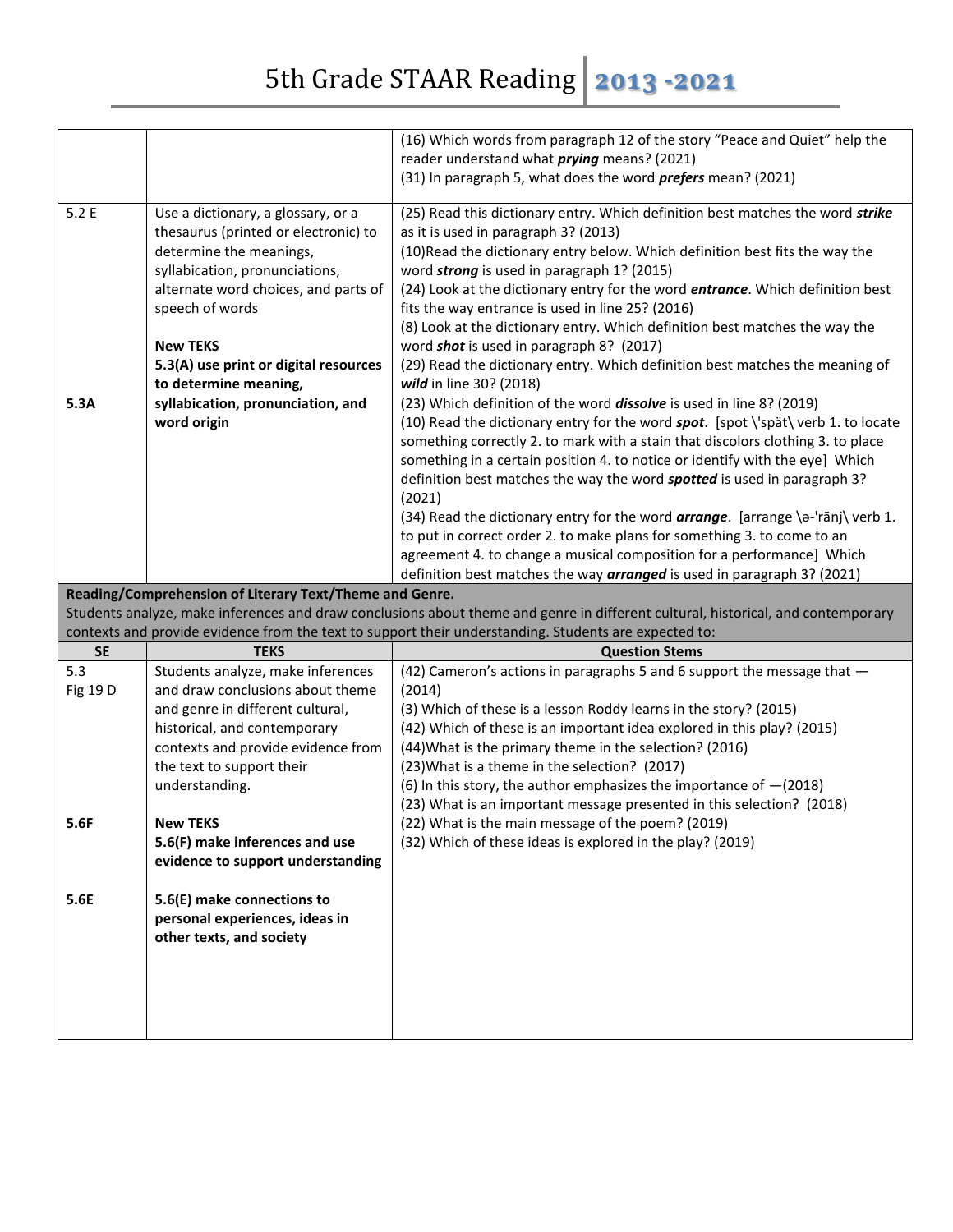|           | <b>New TEKS</b>                                                      | Old TEKS-Previously not tested                                                                                                    |
|-----------|----------------------------------------------------------------------|-----------------------------------------------------------------------------------------------------------------------------------|
| 5.8A      | 5.8(A) infer multiple themes within<br>a text using text evidence    | 5.3A compare and contrast the themes or moral lessons of several works of<br>fiction from various cultures                        |
|           |                                                                      |                                                                                                                                   |
| 5.8D      | 5.8(D) analyze the influence of the                                  |                                                                                                                                   |
|           | setting, including historical and                                    | 5.3C explain the effect of a historical event or movement on the theme of a                                                       |
|           | cultural settings, on the plot                                       | work of literature                                                                                                                |
|           |                                                                      |                                                                                                                                   |
| 5.9A      | 5.9(A) demonstrate knowledge of                                      |                                                                                                                                   |
|           | distinguishing characteristics of<br>wellknown children's literature | 5.5B describe the phenomena explained in origin myths from various cultures                                                       |
|           | such as folktales, fables, legends,                                  |                                                                                                                                   |
|           | myths, and tall tales                                                |                                                                                                                                   |
|           |                                                                      |                                                                                                                                   |
|           |                                                                      |                                                                                                                                   |
|           | Reading/Comprehension of Literary Text/Poetry.                       | Students understand, make inferences and draw conclusions about the structure and elements of poetry and provide evidence from    |
|           | text to support their understanding. Students are expected to:       |                                                                                                                                   |
| <b>SE</b> | <b>TEKS</b>                                                          | <b>Question Stems</b>                                                                                                             |
| 5.4       | Students understand, make                                            | $(19)$ The poet uses line 11 to signal that the speaker changes from $-$ (2013)                                                   |
| Fig 19 D  | inferences and draw conclusions                                      | (20) In line 3, why does the poet repeat and italicize the words from line 2?                                                     |
|           | about the structure and elements                                     | (2013)                                                                                                                            |
|           | of poetry and provide evidence                                       | (13) What idea does the poet convey through the description of Bartholomew                                                        |
|           | from text to support their                                           | in lines 25 through 30? (2014)                                                                                                    |
|           | understanding                                                        | (15) The organization of the poem helps show that Bartholomew's actions -                                                         |
|           | <b>New TEKS</b>                                                      | (2014)<br>(22) Based on the poem, what can the reader conclude about the speaker's                                                |
|           | 6) Comprehension skills: listening,                                  | past behavior? (2015)                                                                                                             |
| 5.6F      | speaking, reading, writing, and                                      | (23) Why does the poem begin and end with the same line? (2015)                                                                   |
|           | thinking using                                                       | (24) Read these lines from the poem. These two lines reveal that the speaker's                                                    |
|           | multiple texts. The student uses                                     | parents - (2015)                                                                                                                  |
|           | metacognitive skills to both                                         | (22) Why does the cactus wren "like thorns in all directions"? (2016)                                                             |
|           | develop and deepen                                                   | (23) In lines 1 through 13, the poet contrasts the wren's behavior with that of                                                   |
|           | comprehension of increasingly                                        | other desert animals to show that the wren $-(2016)$                                                                              |
|           | complex texts. The student is                                        | (27) This poem is written from the point of view of $a - (2016)$                                                                  |
|           | expected to: (F) make inferences                                     | (11) The reader can tell that the speaker is experienced at spitting cherry pits                                                  |
|           | and use evidence to support                                          | because she $-(2017)$                                                                                                             |
|           | understanding;                                                       | (14) What is most likely the reason the poet compares spitting cherry pits to<br>playing baseball? (2017)                         |
|           | (7) Response skills: listening,                                      | (27) Stanzas 2 and 4 are each written as one line most likely to highlight -                                                      |
|           | speaking, reading, writing, and                                      | (2018)                                                                                                                            |
|           | thinking using multiple texts. The                                   | (28) The poet capitalizes the word "Rock" in the poem most likely to show that                                                    |
|           | student responds to an                                               | the Rock is $a - (2018)$                                                                                                          |
|           | increasingly challenging variety of                                  | (30) By the end of the poem, the speaker changes her mind most likely because                                                     |
|           | sources that are read, heard, or                                     | $she - (2018)$                                                                                                                    |
|           | viewed. The student is expected                                      | (20) Lines 1 through 4 reveal that the speaker - (2019)                                                                           |
|           | to: (C) use text evidence to support                                 | (21) The poet includes the punctuation at the end of line 13 most likely to                                                       |
|           | an appropriate response;                                             | emphasize $-(2019)$                                                                                                               |
|           | <b>Readiness Standard</b>                                            | (20) What is the most likely reason the poet refers to the tree as a "tower" in                                                   |
|           |                                                                      | lines 18 and 29 of the poem "Maple Street"? (2021)<br>(21) Based on stanza 1 (lines 1-13) of the poem "Maple Street," the speaker |
|           |                                                                      | most likely feels -(2021)                                                                                                         |
|           |                                                                      |                                                                                                                                   |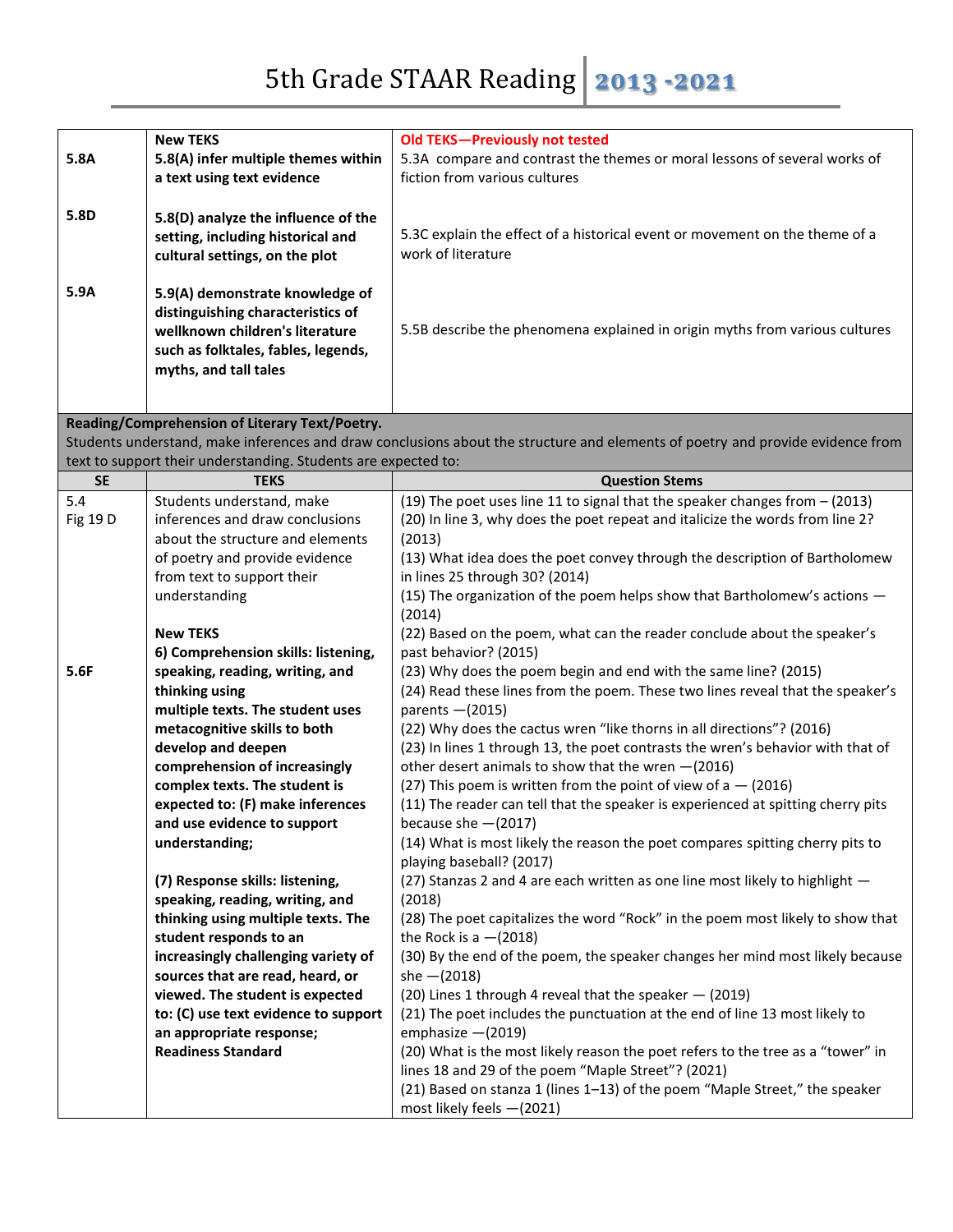|            |                                                                                                                                                                                                                                                                                                                                                                                                                                                                                                                                                        | (22) Which lines from the poem "Maple Street" support the idea that the<br>speaker does not wish to be seen looking at others? (2021)<br>(23) Read lines 1 through 3 from the poem "Maple Street." There's no doubt<br>where our street found its name: These lines suggest that the speaker thinks -<br>(2021) |
|------------|--------------------------------------------------------------------------------------------------------------------------------------------------------------------------------------------------------------------------------------------------------------------------------------------------------------------------------------------------------------------------------------------------------------------------------------------------------------------------------------------------------------------------------------------------------|-----------------------------------------------------------------------------------------------------------------------------------------------------------------------------------------------------------------------------------------------------------------------------------------------------------------|
| 5.4 A      | Analyze how poets use sound<br>effects (e.g., alliteration, internal<br>rhyme, onomatopoeia, rhyme<br>scheme) to reinforce meaning in<br>poems.                                                                                                                                                                                                                                                                                                                                                                                                        | (14) Read this line from the first stanza. The repetition in this line emphasizes<br>the idea that Bartholomew $-$ (2014)<br>(12) What is one important effect of the rhyme scheme of the poem? (2017)<br>(26) The alliteration in lines 28 through 30 emphasizes the -<br>(2018)                               |
| 5.9B       | <b>New TEKS</b><br>(9) Multiple genres: listening,<br>speaking, reading, writing, and<br>thinking using multiple texts--<br>genres. The student recognizes and<br>analyzes genre-specific<br>characteristics, structures, and<br>purposes within and across<br>increasingly complex traditional,<br>contemporary, classical, and<br>diverse texts. The student is<br>expected to: (B) explain the use of<br>sound devices and figurative<br>language and distinguish between<br>the poet and the speaker in poems<br>across a variety of poetic forms; |                                                                                                                                                                                                                                                                                                                 |
| 4 Fig. 19E | Summarize and paraphrase texts in<br>ways that maintain meaning and<br>logical order within a text and<br>across texts                                                                                                                                                                                                                                                                                                                                                                                                                                 |                                                                                                                                                                                                                                                                                                                 |
| 5.7D       | <b>NEW TEKS</b><br>5.7(D) retell, paraphrase, or<br>summarize texts in wavs that<br>maintain meaning and logical<br>order                                                                                                                                                                                                                                                                                                                                                                                                                              | (19) What is the best summary of the story "Peace and Quiet"? (2021)                                                                                                                                                                                                                                            |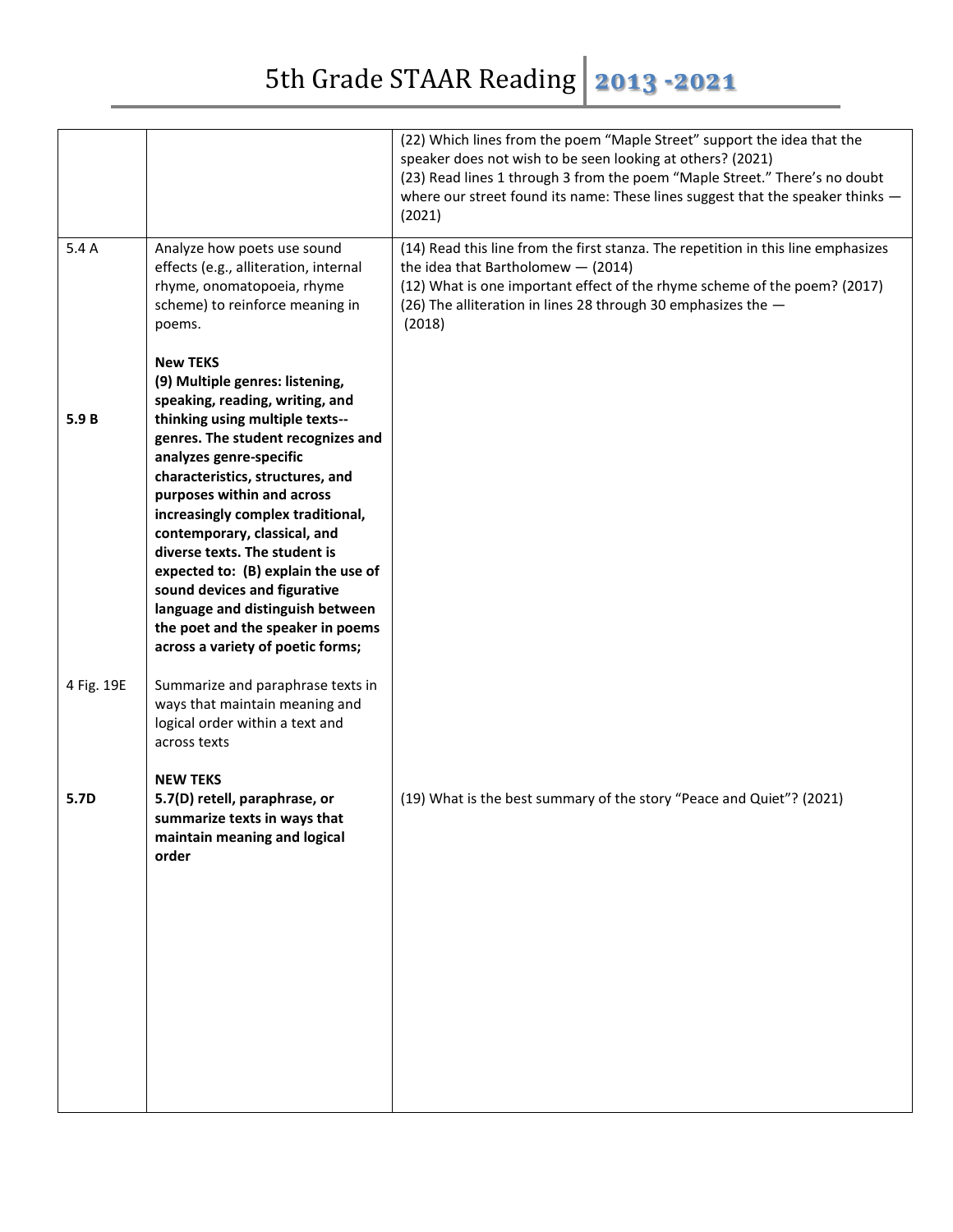**Reading/Comprehension of Literary Text/Drama.**

|                                               | Reading/Comprenension of Literary Text/Drama. |                                                                                                                               |
|-----------------------------------------------|-----------------------------------------------|-------------------------------------------------------------------------------------------------------------------------------|
|                                               |                                               | Students understand, make inferences and draw conclusions about the structure and elements of drama and provide evidence from |
| text to support their understanding. Students |                                               |                                                                                                                               |
| are expected to:                              |                                               |                                                                                                                               |
| <b>SE</b>                                     | <b>TEKS</b>                                   | <b>Question Stems</b>                                                                                                         |
| 5.5                                           | Students understand, make                     | (1) Which of these helps Mike solve Mrs. Watson's problem? (2013)                                                             |
| Fig 19 D                                      | inferences and draw conclusions               | (2) This play is divided into two scenes because -(2013)                                                                      |
|                                               | about the structure and elements              | (4) Read this excerpt from Scene 2. What can the reader infer about Carl from                                                 |
|                                               | of drama and provide evidence                 | this excerpt? (2013)                                                                                                          |
|                                               | from text to support their                    | (6) The playwright included thunder and lightning in Scene 1 most likely to --                                                |
|                                               | understanding.                                | (7) How is Carl different from Mike? (2013)                                                                                   |
|                                               |                                               | (8) Which of the props used in this play is needed for the resolution of the                                                  |
|                                               | <b>New TEKS</b>                               | conflict? (2013)                                                                                                              |
|                                               | 6) Comprehension skills: listening,           | (40) Why is Dexter awake during most of the play? (2015)                                                                      |
| 5.6F                                          | speaking, reading, writing, and               | (41) This play has just one scene because -(2015)                                                                             |
|                                               | thinking using multiple texts. The            | (46) Dexter's lines throughout the play suggest that he $-$ (2015)                                                            |
|                                               | student uses metacognitive skills             | (33) The purpose of the dialogue in lines 3 through 7 is to $-(2019)$                                                         |
|                                               | to both develop and deepen                    | (34) Which of these best explains why there is only one scene? (2019)                                                         |
|                                               | comprehension of increasingly                 | (35) Read the lines below.                                                                                                    |
|                                               | complex texts. The student is                 | SUNNY: Give me an L-E-D! Give me a                                                                                            |
|                                               | expected to: (F) make inferences              | Z-E-P-P-E-L-I-N! What does that spell-                                                                                        |
|                                               | and use evidence to support                   | (line 29)                                                                                                                     |
|                                               | understanding;                                | SUNNY: Give me a G-R-A-T-I-T-U-D-E!                                                                                           |
|                                               |                                               | What does that spell? (line 37)                                                                                               |
|                                               |                                               |                                                                                                                               |
|                                               | (7) Response skills: listening,               | What do these lines reveal about Sunny? (2019)                                                                                |
|                                               | speaking, reading, writing, and               | (36) The pom-poms are an important prop in the play because they -(2019)                                                      |
|                                               | thinking using multiple texts. The            | (38) Mr. Sandstone's main role in the play is to $-$ (2019)                                                                   |
|                                               | student responds to an                        |                                                                                                                               |
|                                               | increasingly challenging variety of           |                                                                                                                               |
|                                               | sources that are read, heard, or              |                                                                                                                               |
|                                               | viewed. The student is expected               |                                                                                                                               |
|                                               | to: (C) use text evidence to support          |                                                                                                                               |
|                                               | an appropriate response;                      |                                                                                                                               |
|                                               | <b>Readiness Standard</b>                     |                                                                                                                               |
|                                               |                                               |                                                                                                                               |
| 5.9C                                          | <b>New TEKS</b>                               |                                                                                                                               |
|                                               | <b>Instruction of drama is</b>                |                                                                                                                               |
|                                               | encompassed in SE 9(C) explain                |                                                                                                                               |
|                                               | structure in drama such as                    |                                                                                                                               |
|                                               | character tags, acts, scenes, and             |                                                                                                                               |
|                                               | stage directions                              |                                                                                                                               |
| 5.5                                           | Summarize, paraphrase, and                    | (3) Which of these is the best summary of Scene 1? (2013)                                                                     |
| Fig 19 E                                      | synthesize texts in ways that                 | (45) Which of these is the best summary of the play? (2015)                                                                   |
|                                               | maintain meaning and logical                  | (37) What is the best summary of the play? (2019)                                                                             |
|                                               | order within a text and across texts          |                                                                                                                               |
|                                               | <b>New TEKS</b>                               |                                                                                                                               |
|                                               | (6) Response skills: listening,               |                                                                                                                               |
| 5.6D                                          | speaking, reading, writing, and               |                                                                                                                               |
|                                               | thinking using multiple texts. The            |                                                                                                                               |
|                                               | student responds to an                        |                                                                                                                               |
|                                               | increasingly challenging variety of           |                                                                                                                               |
|                                               |                                               |                                                                                                                               |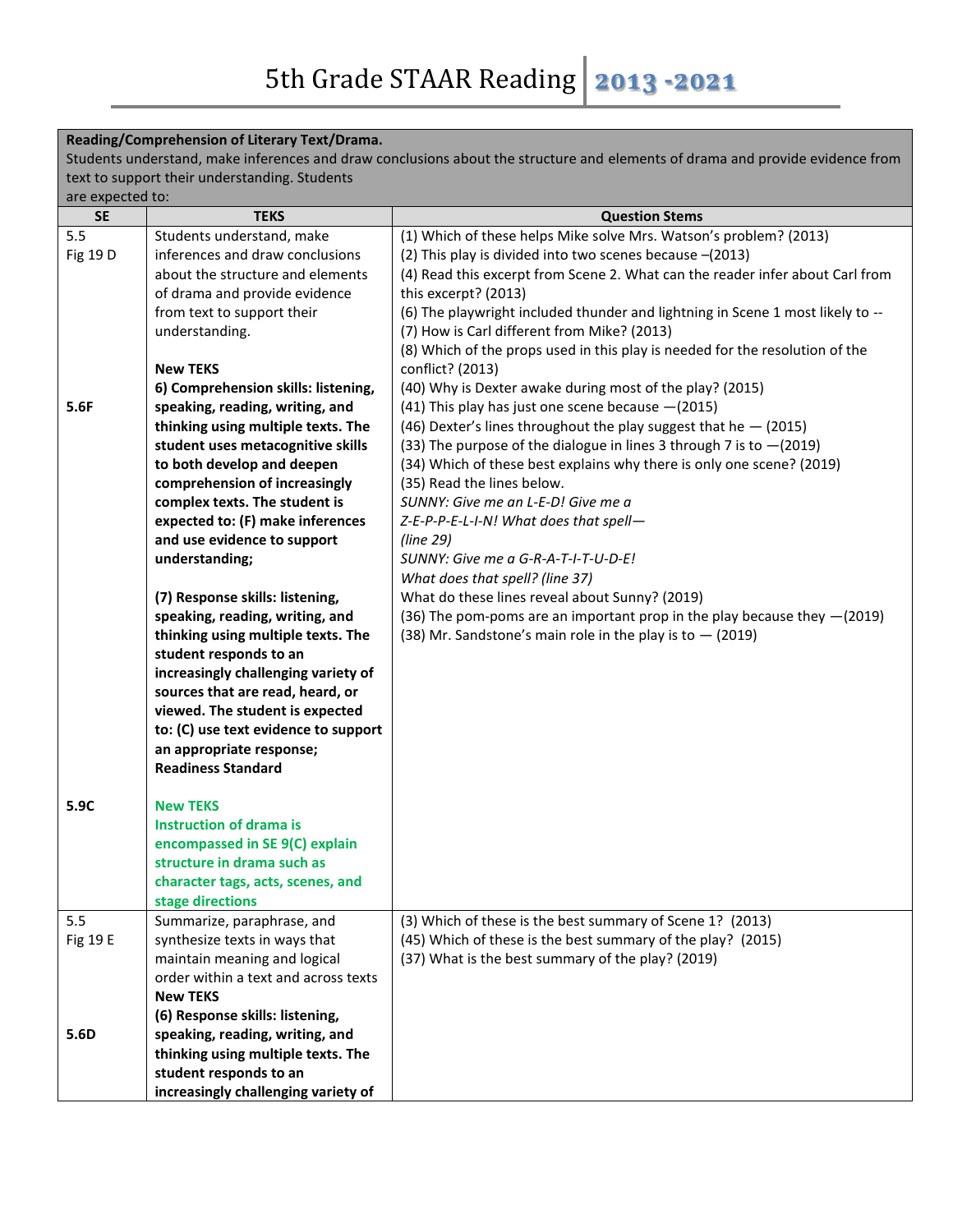5th Grade STAAR Reading 2013 -2021

|           | sources that are read, heard, or                               |                                                                                                                                 |
|-----------|----------------------------------------------------------------|---------------------------------------------------------------------------------------------------------------------------------|
|           | viewed. The student is expected                                |                                                                                                                                 |
|           | to: (D) paraphrase and summarize                               |                                                                                                                                 |
|           | texts in ways that maintain                                    |                                                                                                                                 |
|           | meaning and logical order;                                     |                                                                                                                                 |
|           | Reading/Comprehension of Literary Text/Fiction.                |                                                                                                                                 |
|           |                                                                | Students understand, make inferences and draw conclusions about the structure and elements of fiction and provide evidence from |
|           | text to support their understanding. Students are expected to: |                                                                                                                                 |
| <b>SE</b> | <b>TEKS</b>                                                    | <b>Question Stems</b>                                                                                                           |
| 5.6       | Students understand, make                                      | (20) Read the following sentence from paragraph 7. What can the reader                                                          |
| Fig 19 D  | inferences and draw conclusions                                | conclude about the narrator from this sentence? (2014)                                                                          |
|           | about the structure and elements                               | (21) Based on their actions described in the story, the narrator's parents most                                                 |
|           | of fiction and provide evidence                                | likely think it is important to $-$ (2014)                                                                                      |
|           | from text to support their                                     | (22) The narrator's actions in paragraph 13 imply that he will $-$ (2014)                                                       |
|           | understanding                                                  | (23) Which sentences best help to create suspense in the story? (2014)                                                          |
|           |                                                                | (6) Read these sentences from paragraph 26. These sentences suggest that                                                        |
|           | <b>New TEKS</b>                                                | Princess thinks that -(2015)                                                                                                    |
|           | (6) Comprehension skills: listening,                           | (1) What is the most likely reason Mrs. Nutmeg supports Becks joining                                                           |
| 5.6F      | speaking, reading, writing, and                                | Jasmine's campaign team? (2016)                                                                                                 |
|           | thinking using multiple texts. The                             | $(30)$ In paragraph 14, the dog wants to explain $-$ (2017)                                                                     |
|           | student uses metacognitive skills                              | (32) Which sentence best reveals the dog's view of his relationship with Lewis?                                                 |
|           | to both develop and deepen                                     | (2017)                                                                                                                          |
|           | comprehension of increasingly                                  | (4) Why does the author italicize the word "the" in the last sentence of                                                        |
|           | complex texts. The student is                                  | paragraph 5? (2018)                                                                                                             |
|           | expected to: (F) make inferences                               | (4) Read this sentence from paragraph 21.                                                                                       |
|           | and use evidence to support                                    | Since when has reason solved anything in the world?                                                                             |
|           | understanding;                                                 | This sentence suggests that the narrator believes $-$ (2019)                                                                    |
|           |                                                                | (6) How are the narrator and Kirk similar? (2019)                                                                               |
|           | (7) Response skills: listening,                                | (7) Why is Catalina's experience with the injured scientist important to the                                                    |
|           | speaking, reading, writing, and                                | plot? (2021)                                                                                                                    |
|           | thinking using multiple texts. The                             | (15) Read paragraph 8 from the story "Peace and Quiet." ["Don't you have a                                                      |
|           | student responds to an                                         | basketball game to watch?" I complained. So much for my perfect hideaway.]                                                      |
|           | increasingly challenging variety of                            | Based on the paragraph, what can the reader infer about Desha? (2021)                                                           |
|           | sources that are read, heard, or                               |                                                                                                                                 |
|           | viewed. The student is expected                                |                                                                                                                                 |
|           | to: (C) use text evidence to support                           |                                                                                                                                 |
|           | an appropriate response;                                       |                                                                                                                                 |
|           | <b>Readiness Standard</b>                                      |                                                                                                                                 |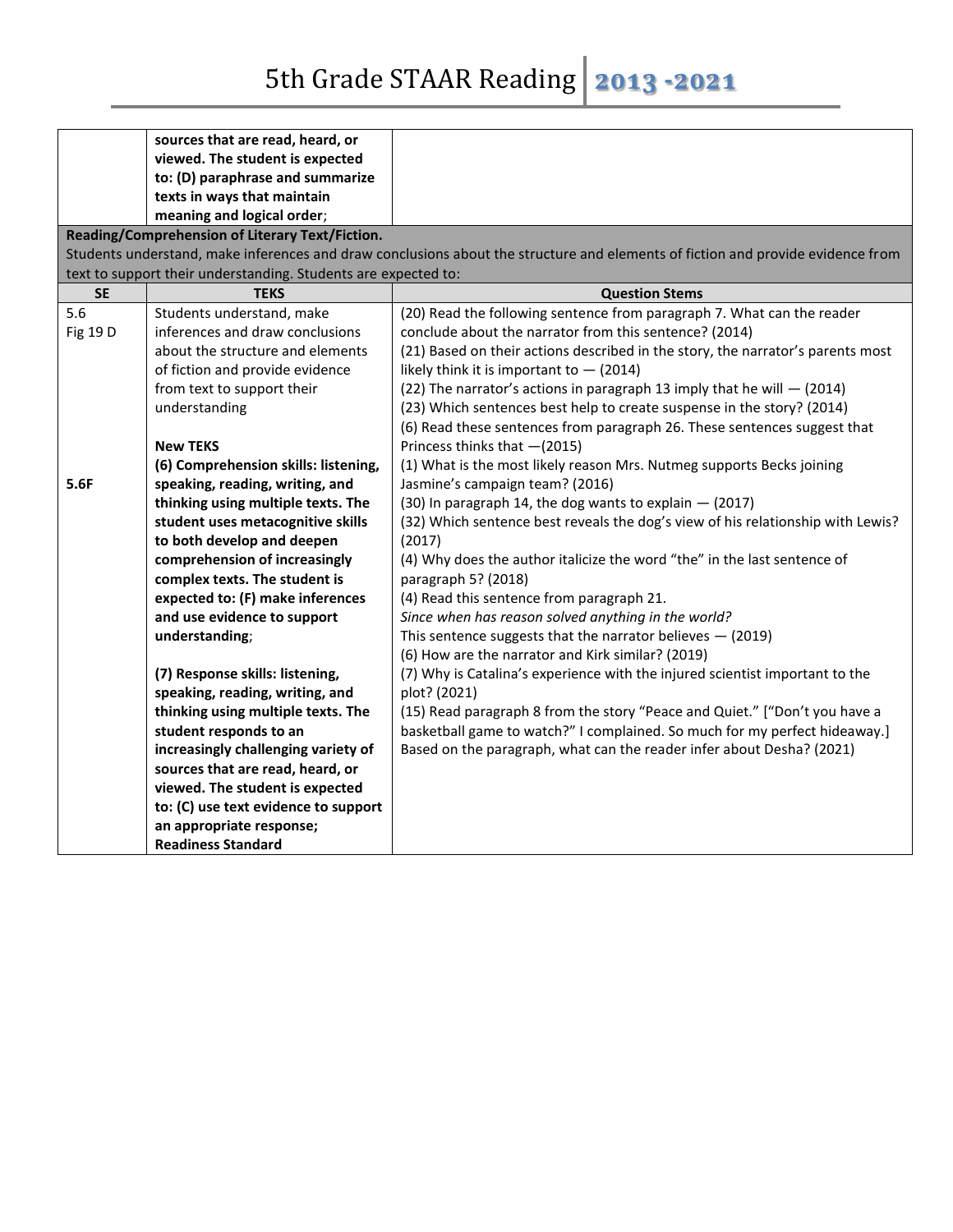| 5.6<br>Fig 19 E<br>5.6D | Summarize, paraphrase, and<br>synthesize texts in ways that<br>maintain meaning and logical order<br>within a text and across texts<br><b>New TEKS</b><br>(6) Response skills: listening,<br>speaking, reading, writing, and<br>thinking using multiple texts. The<br>student responds to an<br>increasingly challenging variety of<br>sources that are read, heard, or<br>viewed. The student is expected<br>to: (D) paraphrase and summarize<br>texts in ways that maintain | (21) What is the best summary of the story? (2015)<br>(8) What is the best summary of this story? (2016)<br>(29) What is the best summary of paragraphs 1 through 5? (2017)<br>(7) What is the best summary of the story? (2018)<br>(3) What is the best summary of paragraphs 1 through 19 of the story? (2019)                                                                                                                                                                                                                                                                                                                                                                                                                                                                                                                                                                                                                                                                                                                                                                                                                                                                                                                                                                                                                                                                    |
|-------------------------|-------------------------------------------------------------------------------------------------------------------------------------------------------------------------------------------------------------------------------------------------------------------------------------------------------------------------------------------------------------------------------------------------------------------------------------------------------------------------------|-------------------------------------------------------------------------------------------------------------------------------------------------------------------------------------------------------------------------------------------------------------------------------------------------------------------------------------------------------------------------------------------------------------------------------------------------------------------------------------------------------------------------------------------------------------------------------------------------------------------------------------------------------------------------------------------------------------------------------------------------------------------------------------------------------------------------------------------------------------------------------------------------------------------------------------------------------------------------------------------------------------------------------------------------------------------------------------------------------------------------------------------------------------------------------------------------------------------------------------------------------------------------------------------------------------------------------------------------------------------------------------|
|                         | meaning and logical order;                                                                                                                                                                                                                                                                                                                                                                                                                                                    |                                                                                                                                                                                                                                                                                                                                                                                                                                                                                                                                                                                                                                                                                                                                                                                                                                                                                                                                                                                                                                                                                                                                                                                                                                                                                                                                                                                     |
| 5.6A                    | Summarize the elements of plot<br>development (e.g., rising action,<br>turning point, climax, falling action,<br>denouement) in various works of<br>fiction<br><b>New TEKS</b>                                                                                                                                                                                                                                                                                                | (31) How is Brody able to solve his problem? (2013)<br>(36) Before the members of Team Brody can succeed on a timed task, it is<br>necessary for them to $-$ (2013)<br>(17) The narrator's actions in paragraphs 11 through 16 of the story show that<br>$he - (2014)$<br>(19) According to the story, the reason the narrator doesn't initially have<br>enough money to buy the pencils is that $-(2014)$                                                                                                                                                                                                                                                                                                                                                                                                                                                                                                                                                                                                                                                                                                                                                                                                                                                                                                                                                                          |
| 5.8C                    | 5.8(C) analyze plot elements,<br>including rising action, climax,<br>falling action, and resolution                                                                                                                                                                                                                                                                                                                                                                           | (1) What is Roddy's reason for moving the doghouse soon after he overhears<br>his mother's telephone conversation? (2015)<br>(5) How does Jacob know that the girl is telling the truth about being Princess?<br>(2015)<br>(7) Which sentence best foreshadows what happens at the end of the story?<br>(2015)<br>(18) Why does the peasant want to meet with the prince? (2015)<br>(19) Which sentence from the story hints that the merchant plans to trick the<br>peasant? (2015)<br>(7) How do Jasmine's comments in paragraphs 20 and 22 affect the plot?<br>(2016)<br>(10) Which sentence helps the reader predict that Brianna will not get the<br>campaign team she wants? (2016)<br>(27) Which idea is developed throughout the story? (2017)<br>(1) Paragraph 17 is important to the plot because it is when Keysha - (2018)<br>(5) Which event occurs as a result of the narrator's conversation with Kirk?<br>(2019)<br>(2) Which sentence from the story best describes Catalina's main conflict?<br>(2021)<br>(5) How does Catalina's observation of the telescope in paragraph 8 advance<br>the plot of the story? (2021)<br>(14) In the story "Peace and Quiet," when does the resolution of Desha's<br>conflict begin? (2021)<br>(18) In the story "Peace and Quiet," why is it important to the plot that James<br>knows about the clearing in the forest? (2021) |
| 5.6B                    | Explain the roles and functions of<br>characters in various plots,<br>including their relationships and<br>conflicts                                                                                                                                                                                                                                                                                                                                                          | (32) From events in this story, what can the reader conclude about Captain<br>Nealson? (2013)<br>(33) Why does it make sense that Cynthia is disappointed when she isn't<br>chosen as team leader? (2013)                                                                                                                                                                                                                                                                                                                                                                                                                                                                                                                                                                                                                                                                                                                                                                                                                                                                                                                                                                                                                                                                                                                                                                           |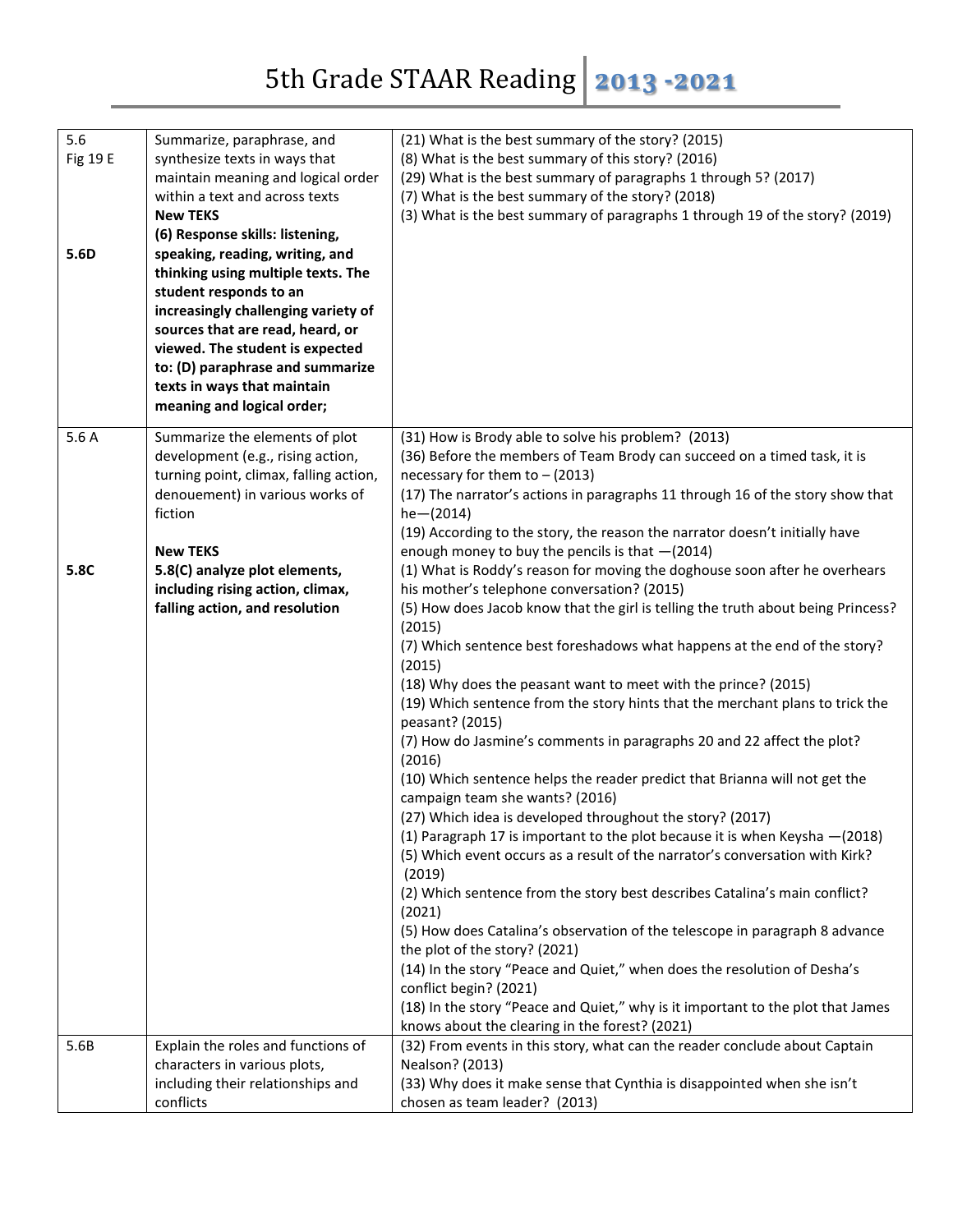|                  |                                                                       | (35) Which sentence from the story best shows that Brody realizes that he has                                                      |
|------------------|-----------------------------------------------------------------------|------------------------------------------------------------------------------------------------------------------------------------|
|                  | <b>New TEKS</b>                                                       | been an irresponsible team leader? (2013)                                                                                          |
| 5.8B             | 5.8(B) analyze the relationships of                                   | (37) When Captain Nealson assigns Brody to be a team leader, Brody -(2013)                                                         |
|                  | and conflicts among the characters                                    | (38) Read this sentence from paragraph 31. This sentence shows that Brody is -                                                     |
|                  |                                                                       | (2013)                                                                                                                             |
|                  |                                                                       | (25) Mrs. Thompson contributes to solving the narrator's problem mostly by -                                                       |
|                  |                                                                       | 2014)                                                                                                                              |
|                  |                                                                       | (4) In paragraphs 16 and 19, Roddy's reaction to Princess shows that Roddy is<br>$-(2015)$                                         |
|                  |                                                                       | (8) Why does Princess become upset with Roddy? (2015)                                                                              |
|                  |                                                                       | (2) Brianna's thoughts in paragraphs 3 through 5 emphasize that she -(2016)                                                        |
|                  |                                                                       | (4) By the end of the story, the reader can infer that Brianna has become                                                          |
|                  |                                                                       | concerned that Jasmine will $-$ (2016)                                                                                             |
|                  |                                                                       | (5) What do the details in paragraph 11 emphasize about Brianna? (2016)                                                            |
|                  |                                                                       | (26) Read this sentence from paragraph 12. What can the reader conclude                                                            |
|                  |                                                                       | about the dog from this sentence? (2017)                                                                                           |
|                  |                                                                       | (28) What do the dog's questions in paragraphs 4, 7, and 10 suggest? (2017)                                                        |
|                  |                                                                       | (3) Which sentence from the story reveals why Keysha decides to give her                                                           |
|                  |                                                                       | signed photograph to the boy? (2018)<br>(1) What does the interaction between Mom and the boys show about her?                     |
|                  |                                                                       | (2019)                                                                                                                             |
| 5.6C             | 5.6C explain different forms of                                       |                                                                                                                                    |
|                  | third-person points of view in                                        | (4) The story's third-person point of view helps the reader $-(2021)$                                                              |
|                  | stories                                                               |                                                                                                                                    |
|                  |                                                                       |                                                                                                                                    |
|                  |                                                                       |                                                                                                                                    |
|                  |                                                                       |                                                                                                                                    |
|                  | <b>New TEKS</b>                                                       |                                                                                                                                    |
| 5.10E            | 5.10(E) identify and understand                                       |                                                                                                                                    |
|                  | the use of literary devices,                                          |                                                                                                                                    |
|                  | including first- or third person                                      |                                                                                                                                    |
|                  | point of view                                                         |                                                                                                                                    |
|                  |                                                                       |                                                                                                                                    |
|                  |                                                                       |                                                                                                                                    |
|                  |                                                                       |                                                                                                                                    |
|                  | Reading/Comprehension of Literary Text/Literary Nonfiction            |                                                                                                                                    |
|                  |                                                                       | Students understand, make inferences and draw conclusions about the varied structural patterns and features of literary nonfiction |
|                  |                                                                       | and respond by providing evidence from text to support their understanding. Students are expected to:                              |
| <b>SE</b><br>5.7 | <b>TEKS</b>                                                           | <b>Question Stems</b>                                                                                                              |
| Fig 19 D         | Students understand, make<br>inferences and draw conclusions          | (40) Having access to the comforts of wealth during her childhood made                                                             |
|                  | about the varied structural patterns                                  | Cameron realize that she - (2014)<br>(42) Which sentence from the selection shows that Wagner was a positive                       |
|                  | and features of literary nonfiction                                   | influence on others? (2016)                                                                                                        |
|                  | and respond by providing evidence                                     | (19) Which sentence from the selection best shows that Catchings cares about                                                       |
|                  | from text to support their                                            | other people? (2017)                                                                                                               |
|                  | understanding                                                         | (21) What event in Catchings's life has most influenced her charity work?                                                          |
|                  |                                                                       | (2017)                                                                                                                             |
|                  | <b>New TEKS: Literary nonfiction</b><br>5.6.F make inferences and use | (22) Catchings's actions throughout her school years suggest that she -(2017)                                                      |
|                  | evidence to support understanding                                     | (25) What was an unexpected result of Catchings's relationship with Pat<br>Summitt? (2017)                                         |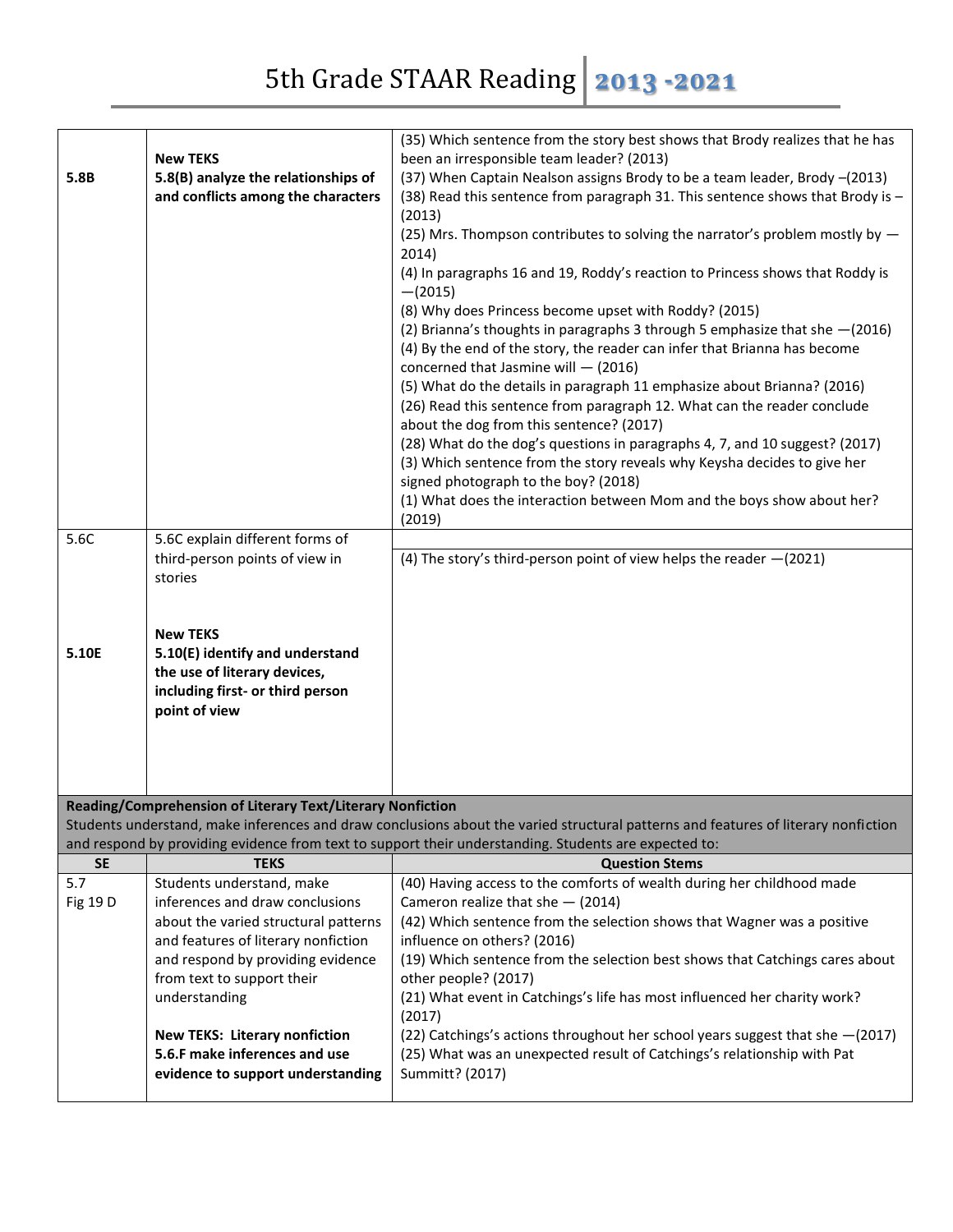## 5th Grade STAAR Reading 2013 -2021

|                        |                                                                                                                                                                                                                            | (21) Ma named his program the "Silk Road Project" most likely because he -<br>(2018)<br>(24) Which sentence from the selection best conveys the author's admiration<br>for Ma's accomplishments? (2018)                                                                                                                                                                                                                                                                                                                                                                                                                                                                                                                                                                                                                                                                                                         |
|------------------------|----------------------------------------------------------------------------------------------------------------------------------------------------------------------------------------------------------------------------|-----------------------------------------------------------------------------------------------------------------------------------------------------------------------------------------------------------------------------------------------------------------------------------------------------------------------------------------------------------------------------------------------------------------------------------------------------------------------------------------------------------------------------------------------------------------------------------------------------------------------------------------------------------------------------------------------------------------------------------------------------------------------------------------------------------------------------------------------------------------------------------------------------------------|
|                        |                                                                                                                                                                                                                            |                                                                                                                                                                                                                                                                                                                                                                                                                                                                                                                                                                                                                                                                                                                                                                                                                                                                                                                 |
| 5.7<br><b>Fig 19 E</b> | Summarize, paraphrase, and<br>synthesize texts in ways that<br>maintain meaning and logical order<br>within a text and across texts                                                                                        | (43) What is the best summary of the section titled "Making a Living"? (2014)                                                                                                                                                                                                                                                                                                                                                                                                                                                                                                                                                                                                                                                                                                                                                                                                                                   |
| 5.7A<br><b>Removed</b> | Identify the literary language and<br>devices used in biographies and<br>autobiographies, including how<br>authors present major events in a<br>person's life.<br>Reading/Comprehension of Literary Text/Sensory Language. | (45) Read this sentence from the selection.<br>(46) The author says that Cameron and her husband "fell in love with the open<br>sky, the colorful sunsets, and the star-filled nights" to emphasize Cameron's<br>belief that $-$ (2014)<br>(41) What do the details in paragraph 5 help the reader understand about<br>Wagner? (2016)<br>(43) By including the details in paragraph 3, the author most likely hopes to<br>convey that Wagner - (2016)<br>(24) The author organized the selection with subheadings most likely to -<br>(2017)<br>(19) The information about Ma's childhood is important to the selection<br>because it shows that $-$ (2018)<br>(22) Read these sentences from paragraph 2.<br>"My last name is Ma," he replies with a smile. "Ma means horse, and Yo means<br>friend. So am I a friendly horse?"<br>The author included this quotation most likely to highlight Ma's $-$ (2018) |
|                        |                                                                                                                                                                                                                            | Students understand, make inferences and draw conclusions about how an author's sensory language creates imagery in literary                                                                                                                                                                                                                                                                                                                                                                                                                                                                                                                                                                                                                                                                                                                                                                                    |
|                        |                                                                                                                                                                                                                            | text and provide evidence from text to support their understanding. Students are expected to:                                                                                                                                                                                                                                                                                                                                                                                                                                                                                                                                                                                                                                                                                                                                                                                                                   |
| <b>SE</b>              | <b>TEKS</b>                                                                                                                                                                                                                | <b>Question Stems</b>                                                                                                                                                                                                                                                                                                                                                                                                                                                                                                                                                                                                                                                                                                                                                                                                                                                                                           |
| 5.8 A                  | Evaluate the impact of sensory                                                                                                                                                                                             |                                                                                                                                                                                                                                                                                                                                                                                                                                                                                                                                                                                                                                                                                                                                                                                                                                                                                                                 |
|                        | details, imagery, and figurative                                                                                                                                                                                           | (18) Read these lines from the poem. The poet uses the figurative expression                                                                                                                                                                                                                                                                                                                                                                                                                                                                                                                                                                                                                                                                                                                                                                                                                                    |
|                        | language in literary text                                                                                                                                                                                                  | "learned them by heart" to emphasize that the speaker $-$ (2013)                                                                                                                                                                                                                                                                                                                                                                                                                                                                                                                                                                                                                                                                                                                                                                                                                                                |
|                        |                                                                                                                                                                                                                            | (22) The poet uses figurative language in line 18 to highlight the speaker's -                                                                                                                                                                                                                                                                                                                                                                                                                                                                                                                                                                                                                                                                                                                                                                                                                                  |
|                        | <b>New TEKS</b><br>(10) Author's purpose and craft:                                                                                                                                                                        | (2013)                                                                                                                                                                                                                                                                                                                                                                                                                                                                                                                                                                                                                                                                                                                                                                                                                                                                                                          |
|                        | listening, speaking, reading,                                                                                                                                                                                              | (12) Read these lines from the poem. The imagery used in these lines allows<br>the reader to know that $-(2014)$                                                                                                                                                                                                                                                                                                                                                                                                                                                                                                                                                                                                                                                                                                                                                                                                |
|                        | writing, and thinking using                                                                                                                                                                                                | (16) Read these lines from the poem. What is the poet most likely suggesting in                                                                                                                                                                                                                                                                                                                                                                                                                                                                                                                                                                                                                                                                                                                                                                                                                                 |
| 5.10D                  | multiple texts. The student uses                                                                                                                                                                                           | these lines? (2014)                                                                                                                                                                                                                                                                                                                                                                                                                                                                                                                                                                                                                                                                                                                                                                                                                                                                                             |
|                        | critical inquiry to analyze the                                                                                                                                                                                            | (24) Read these sentences from paragraph 4. The author uses the description                                                                                                                                                                                                                                                                                                                                                                                                                                                                                                                                                                                                                                                                                                                                                                                                                                     |
|                        | authors' choices and how they                                                                                                                                                                                              | of the pencils to show -(2014)                                                                                                                                                                                                                                                                                                                                                                                                                                                                                                                                                                                                                                                                                                                                                                                                                                                                                  |
|                        | influence and communicate                                                                                                                                                                                                  | (44) Read paragraph 10. By having Dexter refer to Mr. Snowball's emotions, the                                                                                                                                                                                                                                                                                                                                                                                                                                                                                                                                                                                                                                                                                                                                                                                                                                  |
|                        | meaning within a variety of texts.                                                                                                                                                                                         | playwright is -(2015)                                                                                                                                                                                                                                                                                                                                                                                                                                                                                                                                                                                                                                                                                                                                                                                                                                                                                           |
|                        | The student analyzes and applies                                                                                                                                                                                           | (3) The sensory language in paragraph 22 highlights -(2016)                                                                                                                                                                                                                                                                                                                                                                                                                                                                                                                                                                                                                                                                                                                                                                                                                                                     |
|                        | author's craft purposefully in order                                                                                                                                                                                       | (9) Read the sentence from paragraph 6. The figurative language in this                                                                                                                                                                                                                                                                                                                                                                                                                                                                                                                                                                                                                                                                                                                                                                                                                                         |
|                        | to develop his or her own products                                                                                                                                                                                         | sentence shows that Brianna - (2016)                                                                                                                                                                                                                                                                                                                                                                                                                                                                                                                                                                                                                                                                                                                                                                                                                                                                            |
|                        | and performances. The student is                                                                                                                                                                                           | (26) The poet uses the word "stickery" in line 21 to help readers understand -                                                                                                                                                                                                                                                                                                                                                                                                                                                                                                                                                                                                                                                                                                                                                                                                                                  |
|                        | expected to: 5.10(D) describe how                                                                                                                                                                                          | (2016)                                                                                                                                                                                                                                                                                                                                                                                                                                                                                                                                                                                                                                                                                                                                                                                                                                                                                                          |
|                        | the author's use of imagery, literal                                                                                                                                                                                       |                                                                                                                                                                                                                                                                                                                                                                                                                                                                                                                                                                                                                                                                                                                                                                                                                                                                                                                 |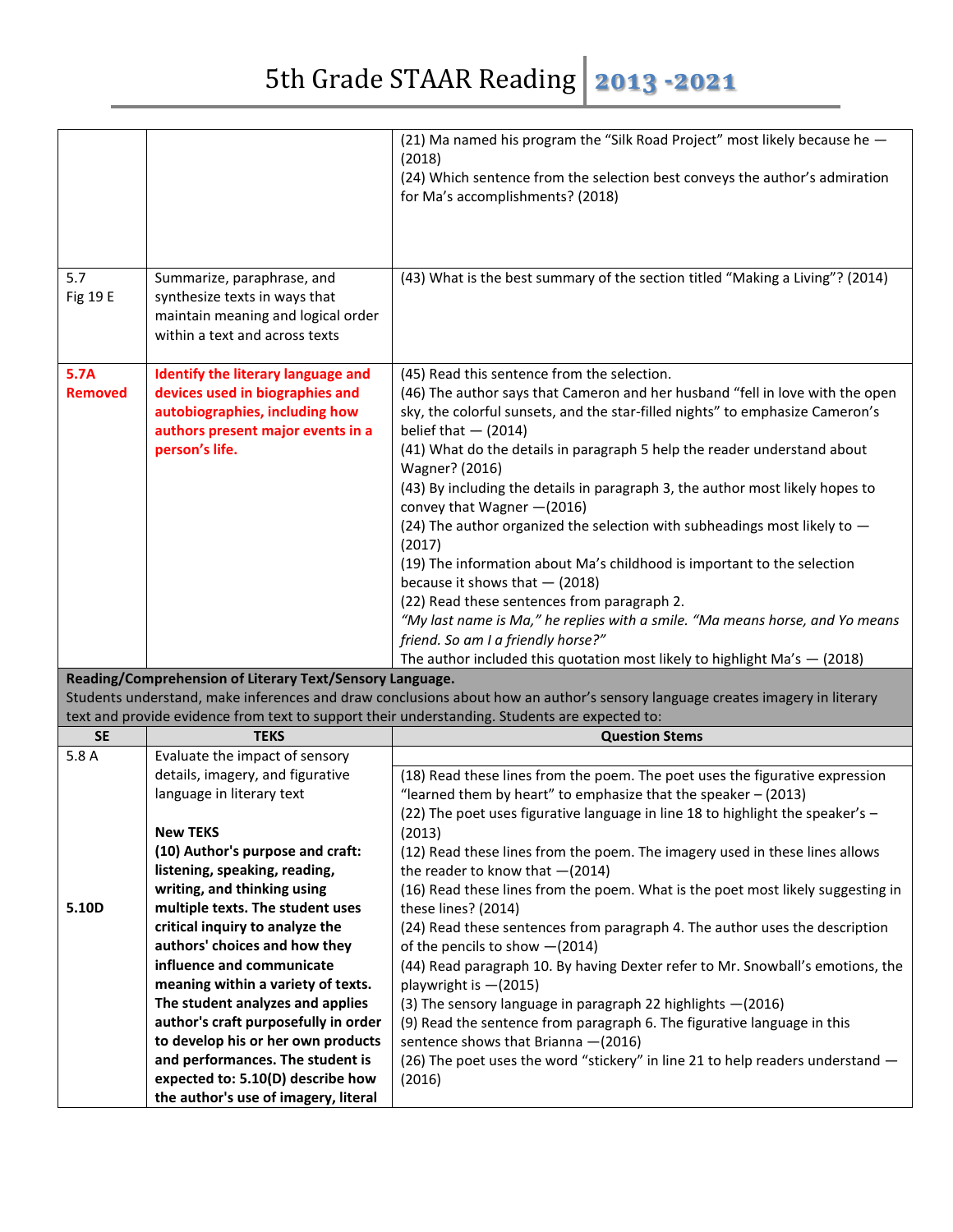|           | and figurative language such as<br>simile and metaphor, and sound<br>devices achieves specific purposes                                                                                                                                                                                                                                                                                                                                                                                                                               | (31) In paragraph 9, the author uses a simile to help the reader understand that<br>the dog suddenly $-(2017)$<br>(5) Read this sentence from paragraph 24.<br>His tear-streaked face peeked out at me from under his father's arms.<br>The author uses sensory language in this sentence to illustrate $-$ (2018)<br>(25) The sensory language in paragraph 1 helps the reader imagine $-$ (2018)<br>(19) How does the description in lines 7 through 12 affect the reader's<br>understanding of the setting? (2019) |
|-----------|---------------------------------------------------------------------------------------------------------------------------------------------------------------------------------------------------------------------------------------------------------------------------------------------------------------------------------------------------------------------------------------------------------------------------------------------------------------------------------------------------------------------------------------|-----------------------------------------------------------------------------------------------------------------------------------------------------------------------------------------------------------------------------------------------------------------------------------------------------------------------------------------------------------------------------------------------------------------------------------------------------------------------------------------------------------------------|
|           |                                                                                                                                                                                                                                                                                                                                                                                                                                                                                                                                       | (1) In paragraph 4, why does the author use the figurative phrase "the eyes<br>that peered out into the universe" to describe the telescopes? (2021)<br>(3) The author includes the imagery in paragraph 1 most likely to highlight<br>Catalina's $-(2021)$<br>(6) Read these sentences from paragraph 6. [The sky did not merely consist of                                                                                                                                                                          |
|           |                                                                                                                                                                                                                                                                                                                                                                                                                                                                                                                                       | white dots of stars against a black background. The sky she saw every night was<br>knotted with patterns, from fuzzy balls of fluff to filaments.] What is the most<br>likely reason the author includes figurative language in these sentences?(2021)<br>(17) What does the author's use of simile in paragraph 17 of the story "Peace<br>and Quiet" suggest about how Desha feels about her big family? (2021)                                                                                                      |
|           | Reading/Comprehension of Informational Text/Culture and History                                                                                                                                                                                                                                                                                                                                                                                                                                                                       |                                                                                                                                                                                                                                                                                                                                                                                                                                                                                                                       |
|           |                                                                                                                                                                                                                                                                                                                                                                                                                                                                                                                                       | Students analyze, make inferences and draw conclusions about the author's purpose in cultural, historical, and contemporary                                                                                                                                                                                                                                                                                                                                                                                           |
| <b>SE</b> | <b>TEKS</b>                                                                                                                                                                                                                                                                                                                                                                                                                                                                                                                           | contexts and provide evidence from the text to support their understanding. Students are expected to:<br><b>Question Stems</b>                                                                                                                                                                                                                                                                                                                                                                                        |
| 5.10      | Students analyze, make inferences                                                                                                                                                                                                                                                                                                                                                                                                                                                                                                     | (16) Read this sentence from paragraph 4. In this sentence, what does the                                                                                                                                                                                                                                                                                                                                                                                                                                             |
| Fig 19 D  | and draw conclusions about the<br>author's purpose in cultural,<br>historical, and contemporary<br>contexts and provide evidence from<br>the text to support their<br>understanding                                                                                                                                                                                                                                                                                                                                                   | author help the reader understand about the culture of the Tlingit people?<br>(2015)<br>(38) Based on information in the selection, what can the reader infer about<br>American society in 1903? (2015)                                                                                                                                                                                                                                                                                                               |
| 5.9A      | <b>New TEKS</b><br>(9) Author's purpose and craft:<br>listening, speaking, reading,<br>writing, and thinking using<br>multiple texts. The student uses<br>critical inquiry to analyze the<br>authors' choices and how they<br>influence and communicate<br>meaning within a variety of texts.<br>The student analyzes and applies<br>author's craft purposefully in order<br>to develop his or her own products<br>and performances. The student is<br>expected to: (A) explain the<br>author's purpose and message<br>within a text; |                                                                                                                                                                                                                                                                                                                                                                                                                                                                                                                       |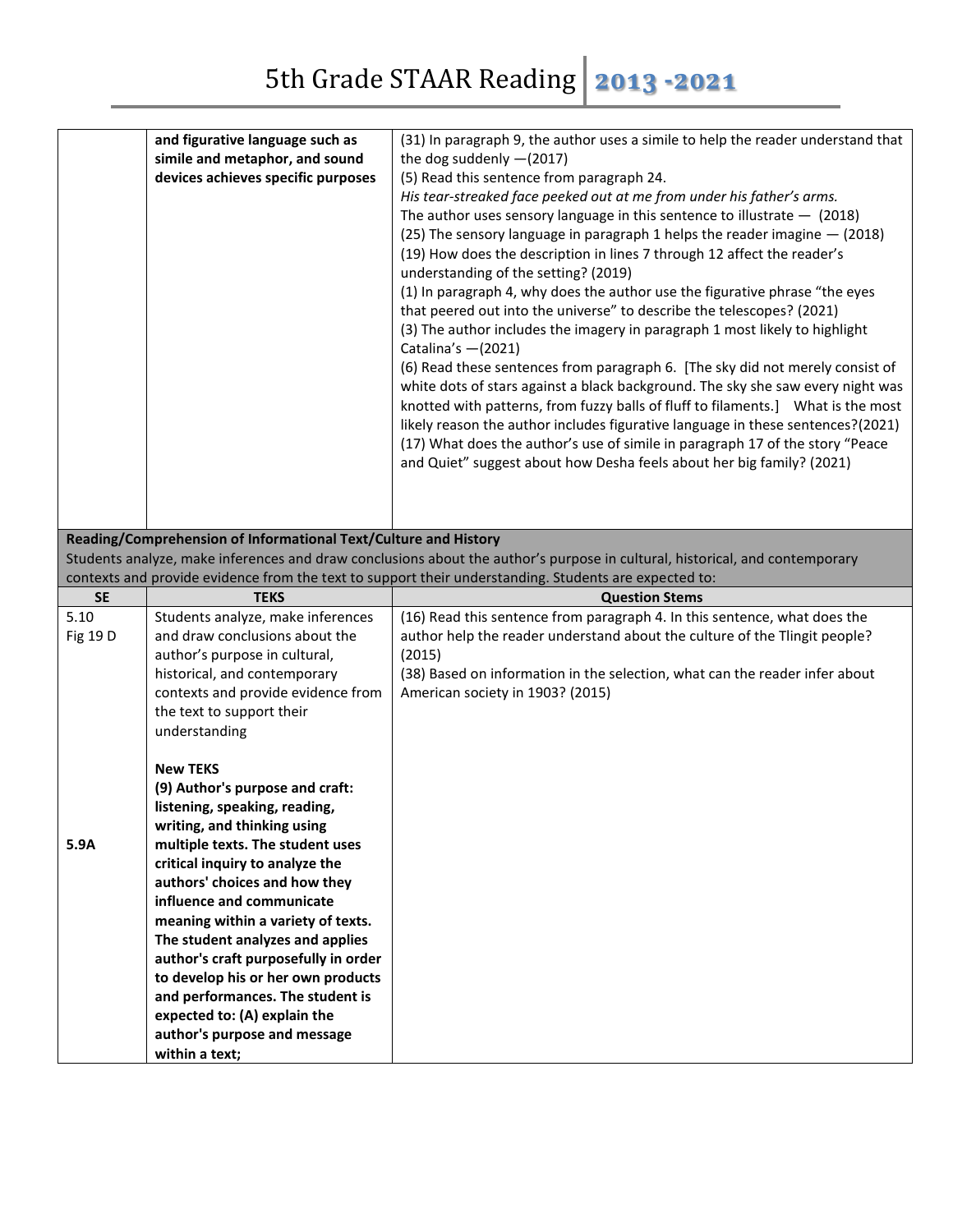| 5.10A     | Draw conclusions from the                                              | (24) The author speaks directly to the reader in paragraphs 1 and 2 in order to                                              |
|-----------|------------------------------------------------------------------------|------------------------------------------------------------------------------------------------------------------------------|
|           | information presented by an author                                     | $-(2013)$                                                                                                                    |
|           | and evaluate how well the author's                                     | (41) The author wrote this article most likely to $-$ (2013)                                                                 |
|           | purpose was achieved                                                   | (1) The main purpose of paragraphs 7 and 8 is to $-(2014)$                                                                   |
|           |                                                                        | (2) The author wrote this selection most likely to tell the reader that $-(2014)$                                            |
| 5.10A     | <b>New TEKS</b>                                                        | (26) The author wrote this selection most likely to explain - (2014)                                                         |
|           | 5.10(A) explain the author's                                           | (12) The author uses questions in paragraph 4 and paragraph 11 as a way to $-$                                               |
|           | purpose and message within a text                                      | (2015)                                                                                                                       |
|           |                                                                        | (14) The language the author uses in paragraph 10 emphasizes - (2015)                                                        |
|           |                                                                        | (29) The author informs the reader about Jackson's journey mainly by -(2015)                                                 |
|           |                                                                        | (11) What is the author's primary purpose in writing the letter? (2016)                                                      |
|           |                                                                        | (20) The author included the information in paragraph 1 to help the reader -                                                 |
|           |                                                                        | (2016)                                                                                                                       |
|           |                                                                        | (32) The author's main purpose in writing the selection is to $-(2016)$                                                      |
|           |                                                                        | (1) The author wrote this article most likely to $-$ (2017)                                                                  |
|           |                                                                        | (6) What is the most likely reason the author included the information in                                                    |
|           |                                                                        | paragraph (2017)                                                                                                             |
|           |                                                                        | (33) The author's primary purpose for writing the selection is to $-(2018)$                                                  |
|           |                                                                        | (36) The author includes the quotations from the resort's blog mainly to $-$                                                 |
|           |                                                                        | (2018)                                                                                                                       |
|           |                                                                        | (12) The author wrote the selection most likely to $-(2019)$                                                                 |
|           |                                                                        | (29) The author wrote this selection most likely to $-(2019)$                                                                |
|           |                                                                        | (11) What is the most likely reason the author includes the information in                                                   |
|           |                                                                        | paragraph 7? (2021)                                                                                                          |
|           |                                                                        | (30) What is the most likely reason the author wrote this selection? (2021)                                                  |
|           |                                                                        | (32) What is the main reason the author introduces the selection with the                                                    |
|           |                                                                        |                                                                                                                              |
|           |                                                                        | information in paragraph 1? (2021)                                                                                           |
|           |                                                                        | (35) What is the most likely reason the author wrote this selection?(2021)                                                   |
|           | Reading/Comprehension of Informational Text/Expository Text.           |                                                                                                                              |
|           |                                                                        | Students analyze, make inferences and draw conclusions about expository text and provide evidence from text to support their |
|           | understanding. Students are expected to:                               |                                                                                                                              |
| <b>SE</b> | <b>TEKS</b>                                                            | <b>Question Stems</b>                                                                                                        |
| 5.11      | Students analyze, make inferences                                      | (13) Read this sentence from the selection. What can the reader conclude                                                     |
| Fig 19 D  | and draw conclusions about                                             | about LEGO products from this sentence? (2013)                                                                               |
|           | expository text and provide                                            | (26) The author's opinion that stage fright can be overcome is best supported                                                |
|           | evidence from text to support their                                    | by $- (2013)$                                                                                                                |
|           | understanding.                                                         | (7) The reader can infer that Chu is concerned about Dusty's habit because she                                               |
|           |                                                                        | $-$ (2014)                                                                                                                   |
|           | <b>New TEKS</b>                                                        | (9) The reader can infer that the author's attitude toward Dusty is one of $-$                                               |
| 5.6F      | 6) Comprehension skills: listening,<br>speaking, reading, writing, and | (2014)<br>(28) What can the reader conclude about wood frogs from learning that they                                         |
|           | thinking using multiple texts. The                                     | hop away after thawing out? (2014)                                                                                           |
|           | student uses metacognitive skills                                      | (29) Which of these ideas is supported by information in paragraphs 5 and 6?                                                 |
|           | to both develop and deepen                                             | (2014)                                                                                                                       |
|           | comprehension of increasingly                                          | (34) The information in paragraph 4 helps explain why $-(2014)$                                                              |
|           | complex texts. The student is                                          | (29) Which sentence from the selection shows that totem poles were                                                           |
|           | expected to: (F) make inferences                                       | important for teaching Tlingit history?(2015)                                                                                |
|           | and use evidence to support                                            | (30) The reader can conclude that people came to see Jackson and Crocker                                                     |
|           | understanding;                                                         | during their trip because people were $-$ (2015)                                                                             |
|           |                                                                        | (33) From the information presented in paragraph 2, the reader can conclude<br>that Wright's invention $-$ (2016)            |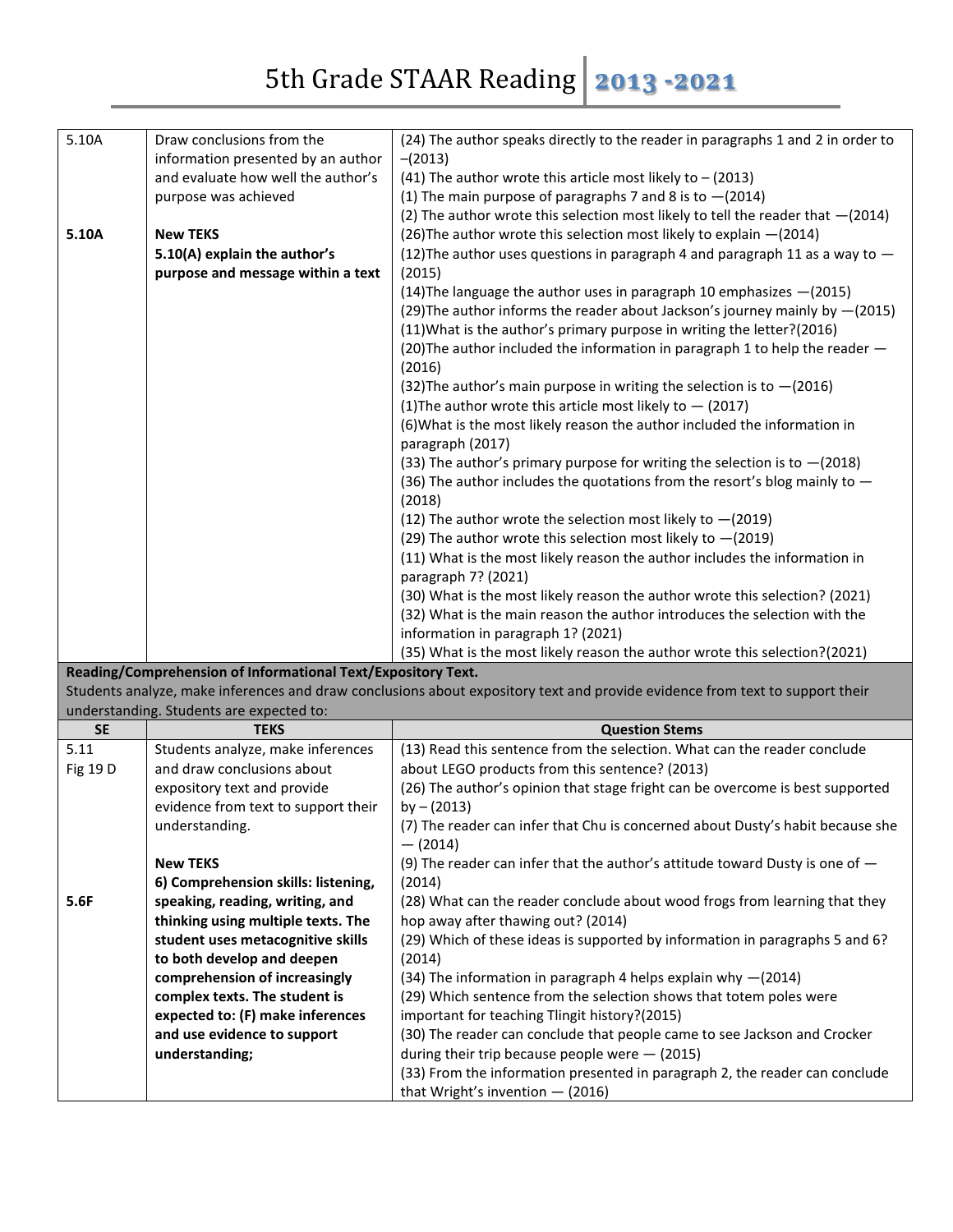|          | (7) Response skills: listening,                       | (33) The reader can conclude that when Hillerich first asked his father to make                                          |
|----------|-------------------------------------------------------|--------------------------------------------------------------------------------------------------------------------------|
|          | speaking, reading, writing, and                       | wood bats, Hillerich's father - (2017)                                                                                   |
|          | thinking using multiple texts. The                    | (37) The reader can infer that one of the main reasons the production of                                                 |
|          | student responds to an                                | Louisville Sluggers began was because of Hillerich's -(2017)                                                             |
|          | increasingly challenging variety of                   | (8) How would the U.S. Department of Transportation's approval of the V4 help                                            |
|          | sources that are read, heard, or                      | Jonny meet his goal?(2018)                                                                                               |
|          | viewed. The student is expected                       | (11) Which sentence from the selection suggests that Jonny needed to                                                     |
|          |                                                       |                                                                                                                          |
|          | to: (C) use text evidence to support                  | convince his community that his invention was worthwhile? (2018)                                                         |
|          | an appropriate response;<br><b>Readiness Standard</b> | (31) Based on paragraphs 4 and 5, what can the reader infer about the staff<br>members at the resort? (2018)             |
|          |                                                       | (34) Which sentence from the selection conveys the idea that people were<br>beginning to follow Big Bird's story? (2018) |
|          |                                                       | (11) How do the bottom-dwelling fish in Shark Bay cause a problem for the<br>dolphins? (2019)                            |
|          |                                                       | (24) Based on the selection, what can the reader infer about the job of the                                              |
|          |                                                       | keeper? (2019)                                                                                                           |
|          |                                                       | (8) Which sentence best supports the idea that hammocks have been used to<br>help solve a problem? (2021)                |
|          |                                                       | (9) Which sentence from the selection shows that Joshua John Ward was                                                    |
|          |                                                       | successful in choosing the design he used to create hammocks? (2021)                                                     |
|          |                                                       | (12) Based on information from paragraph 7, the reader can conclude that                                                 |
|          |                                                       | Andy Lewis -(2021)                                                                                                       |
|          |                                                       | (13) Which sentence suggests that hammocks were helpful to explorers who                                                 |
|          |                                                       | traveled by sea? (2021)                                                                                                  |
|          |                                                       | (33) From the information presented in paragraph 3, what can the reader                                                  |
|          |                                                       | conclude about the Nordkamp girls? (2021)                                                                                |
|          |                                                       | (36) Which sentence does the author include to suggest that the girls on the                                             |
|          |                                                       | new soccer team most likely appreciated the support they received? (2021)                                                |
| 5.11     | Synthesize and make logical                           | (15) Which of these is the best summary of the selection? (2013)                                                         |
|          | connections between ideas within a                    | (45) Which of these is the best summary of the article? (2013)                                                           |
| Fig 19 E |                                                       |                                                                                                                          |
|          | text and across two or three texts                    | (8) Which of these best summarizes the selection? (2014)                                                                 |
|          | representing similar or different                     | (35) What is the best summary of the selection? (2018)                                                                   |
|          | genres                                                | (8) What is the best summary of the article? (2019)                                                                      |
|          |                                                       |                                                                                                                          |
|          | <b>New TEKS</b>                                       |                                                                                                                          |
| 6.6D     | (6) Response skills: listening,                       |                                                                                                                          |
|          | speaking, reading, writing, and                       |                                                                                                                          |
|          | thinking using multiple texts. The                    |                                                                                                                          |
|          | student responds to an                                |                                                                                                                          |
|          | increasingly challenging variety of                   |                                                                                                                          |
|          | sources that are read, heard, or                      |                                                                                                                          |
|          | viewed. The student is expected                       |                                                                                                                          |
|          | to: (D) paraphrase and summarize                      |                                                                                                                          |
|          | texts in ways that maintain                           |                                                                                                                          |
|          | meaning and logical order;                            |                                                                                                                          |
| 5.11 A   | Summarize the main ideas and                          | (10) What is paragraph 2 mainly about? (2013)                                                                            |
|          | supporting details in a texts in ways                 | (23) Which of these best expresses the main idea of paragraph 5? (2013)                                                  |
|          | that maintain meaning and logical                     | $(43)$ The article is mainly about $- (2013)$                                                                            |
|          | order                                                 | (3) In what way does Chu stay aware of Dusty's activities? (2014)                                                        |
|          |                                                       | (4) Which sentence expresses the main idea of paragraph 2? (2014)                                                        |
|          |                                                       | (33) What is the main idea about bristlecone pine trees presented in the                                                 |
|          |                                                       | selection? (2014)                                                                                                        |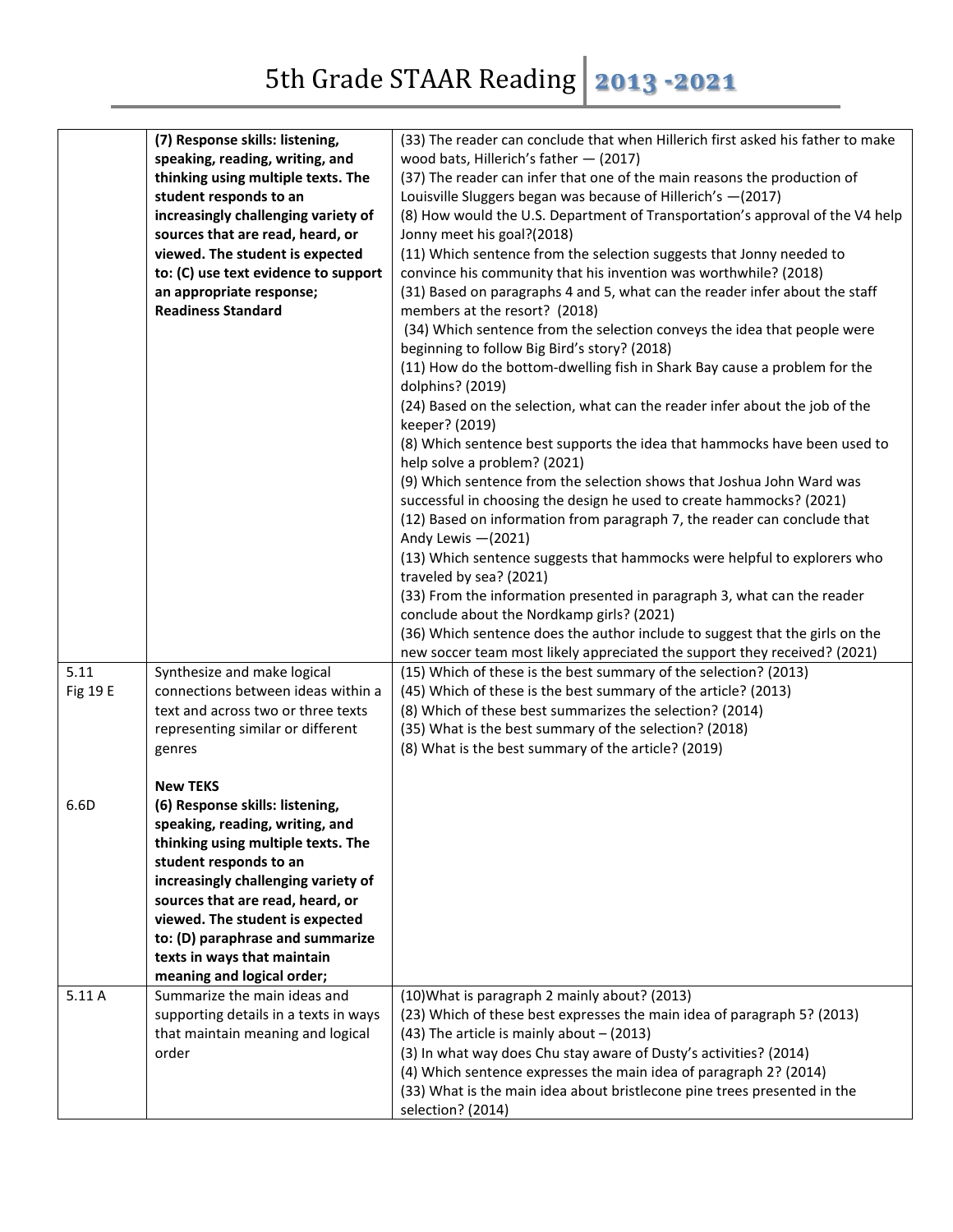| 5.9Di                   | <b>New TEKS</b><br>5.9(D) recognize characteristics<br>and structures of informational<br>text, including: (i) the central idea<br>with supporting evidence                                                                                                                                                                                                                                                              | (32) What is the main idea of the selection? (2015)<br>(37) What is the best summary of the section titled "A Difficult Journey"?<br>(2015)<br>(18) What is the main idea of the section titled "A Prickly Feast"? (2016)<br>(19) According to the article, rainwater is stored in the cholla cactus's $-(2016)$<br>(34) Which of these statements best summarizes the section titled "Stretching<br>into Success"? (2016)<br>(39) Wright's invention was originally intended for $-$ (2016)<br>(2) The details in paragraph 5 support the main idea that R2's design $-$ (2017)<br>(3) Read this quotation from paragraph 9 of the article. Which detail from the<br>article supports this idea? (2017)<br>(5) What is the best summary of paragraphs 4 through 6? (2017)<br>(7) According to the article, the annual event began when $-$ (2017)<br>(9) Which sentence best states the main idea of the article? (2017)<br>(34) In paragraph 6, the details about Ted Williams's experience with Louisville<br>Slugger bats support the idea that $-(2017)$<br>(35) Which sentence best states the main idea of the section titled "Old and<br>New"? (2017)<br>(10) According to the selection, what is one reason the V4 design is better than<br>Jonny's original idea for GreenShields? (2018)<br>(14) What led Ann to consider using body heat as a way to power a flashlight?<br>(2018)<br>(37) In paragraph 2, the details about how great white pelicans catch fish<br>support the idea that Big Bird $-$ (2018)<br>(13) According to the selection, how do fish protect themselves from dolphins?<br>(2019)<br>(26) What are paragraphs 1 and 2 mostly about? (2019)<br>(38) Details in paragraphs 2 and 3 support the idea that Mary Beth Gallagher<br>organized a girls' soccer team in Katutura because she -(2021) |
|-------------------------|--------------------------------------------------------------------------------------------------------------------------------------------------------------------------------------------------------------------------------------------------------------------------------------------------------------------------------------------------------------------------------------------------------------------------|----------------------------------------------------------------------------------------------------------------------------------------------------------------------------------------------------------------------------------------------------------------------------------------------------------------------------------------------------------------------------------------------------------------------------------------------------------------------------------------------------------------------------------------------------------------------------------------------------------------------------------------------------------------------------------------------------------------------------------------------------------------------------------------------------------------------------------------------------------------------------------------------------------------------------------------------------------------------------------------------------------------------------------------------------------------------------------------------------------------------------------------------------------------------------------------------------------------------------------------------------------------------------------------------------------------------------------------------------------------------------------------------------------------------------------------------------------------------------------------------------------------------------------------------------------------------------------------------------------------------------------------------------------------------------------------------------------------------------------------------------------------------------------------------------------------------------------|
| 5.11B<br><b>Removed</b> | <b>Explain whether facts included in</b><br>an argument are used for or<br>against an issue                                                                                                                                                                                                                                                                                                                              | (11) Which sentence from the selection suggests that Jonny needed to<br>convince his community that his invention was worthwhile? (2018)                                                                                                                                                                                                                                                                                                                                                                                                                                                                                                                                                                                                                                                                                                                                                                                                                                                                                                                                                                                                                                                                                                                                                                                                                                                                                                                                                                                                                                                                                                                                                                                                                                                                                         |
| 5.11 C<br>5.9Diii       | Analyze how the organizational<br>pattern of a text (e.g., cause-and-<br>effect, compare-and-contrast,<br>sequential order, logical order,<br>classification schemes) influences<br>the relationships among the ideas<br><b>New TEKS</b><br>5.9(D) recognize characteristics<br>and structures of informational<br>text, including:<br>(iii) organizational patterns such<br>as logical order and order of<br>importance | (14) By organizing paragraph 3 sequentially, the author is able to $-$ (2013)<br>(13) The author organizes paragraph 9 in a compare-and-contrast pattern to<br>illustrate $-$ (2015)<br>(33) A compare-and-contrast pattern is used to organize the ideas in paragraph<br>2 mainly to $-$ (2015)<br>(38) The author presents the ideas in paragraphs 2 through 5 in chronological<br>order so that the reader will better understand $-$ (2016)<br>(32) How does the author organize the information in paragraph 3? (2018)<br>(27) The author's use of comparison and contrast in paragraph 9 helps the<br>reader understand that winter counts $-$ (2019)<br>(28) The author uses a compare-and-contrast organizational pattern in the<br>selection to help the reader understand the $-(2021)$<br>(37) The author presents events in chronological order in paragraphs 9 through<br>15 to help the reader understand -(2021)                                                                                                                                                                                                                                                                                                                                                                                                                                                                                                                                                                                                                                                                                                                                                                                                                                                                                                  |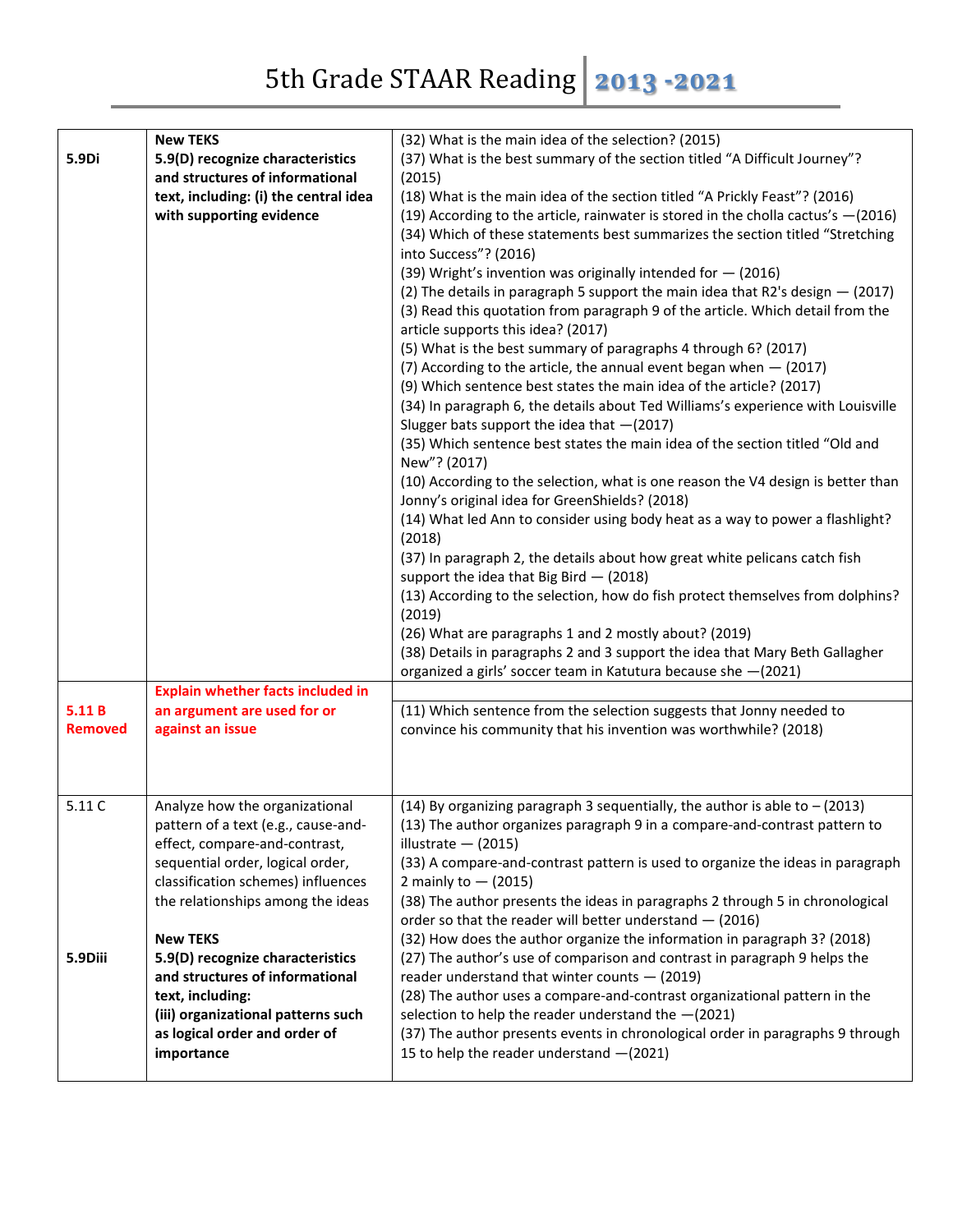| 5.11D  | Use multiple text features and<br>graphics to gain an overview of the        | (11) In which section of the selection could the reader find information about<br>adults using LEGO products? (2013)                     |
|--------|------------------------------------------------------------------------------|------------------------------------------------------------------------------------------------------------------------------------------|
|        | contents of text and to locate                                               | (42) Which part of the article best helps readers visualize what they would                                                              |
|        | information                                                                  | experience at the museum? (2013)                                                                                                         |
|        |                                                                              | (34) The subheadings help the reader understand that the selection focuses                                                               |
|        | <b>New TEKS</b>                                                              | mainly on $-$ (2015)                                                                                                                     |
|        | 5.9(D) recognize characteristics                                             | (4) Which text feature provides information about R2's abilities? (2017)                                                                 |
| 5.9Dii | and structures of informational                                              | (12) From the magazine heading and the title of the article, the reader can infer                                                        |
|        | text, including: (ii) features such as<br>insets, timelines, and sidebars to | that the article will contain information about $a - (2018)$<br>(28) In which section would the reader find information about why winter |
|        | support understanding;                                                       | counts remained important even after the Lakota learned to write? (2019)                                                                 |
|        |                                                                              | (31) Which feature of the selection best helps the reader understand how a                                                               |
|        |                                                                              | winter count was designed? (2019)                                                                                                        |
|        |                                                                              | (29) In which section would the reader find information about the size of a                                                              |
|        |                                                                              | baby platypus? (2021)                                                                                                                    |
| 5.11E  | Synthesize and make logical                                                  | (9) By the end of the selection, what can the reader conclude about LEGO                                                                 |
|        | connections between ideas within a                                           | products? (2013)                                                                                                                         |
|        | text and across two or three texts<br>representing similar or different      | (16) Which statement best explains the appeal of LEGO products over the<br>years? (2013)                                                 |
|        | genres                                                                       | (40) What do You: The Exhibit and the McGovern 4D Theater have in common?                                                                |
|        |                                                                              | (2013)                                                                                                                                   |
|        | <b>New TEKS</b>                                                              | (6) What does the information presented in this selection suggest about how                                                              |
| 5.6E   | 5.6(E) make connections to                                                   | people view Dusty's actions? (2014)                                                                                                      |
|        | personal experiences, ideas in<br>other texts, and society                   | (31) The reader can infer that the long life span of bristlecone pines is mainly a<br>result of $-$ (2014)                               |
|        |                                                                              | (11) What conclusion can the reader make about the Tlingit totem poles?<br>(2015)                                                        |
|        |                                                                              | (35) What effect did Jackson's trip have on American society? (2015)                                                                     |
|        |                                                                              | (35) Based on the ideas presented in the selection, what can the reader                                                                  |
|        |                                                                              | conclude about Silly Putty? (2016)                                                                                                       |
|        |                                                                              | (37) What can the reader conclude about Peter Hodgson based on information<br>in the selection? (2016)                                   |
|        |                                                                              | (10) Based on the information in the article, what can the reader infer about<br>the contest? (2017)                                     |
|        |                                                                              | (38) Based on information in the selection, what is one similarity between Pete                                                          |
|        |                                                                              | Browning and Honus Wagner? (2017)                                                                                                        |
|        |                                                                              | (38) Read these sentences from the selection.                                                                                            |
|        |                                                                              | Everyone at the resort anticipated that Big Bird would fly away and rejoin his                                                           |
|        |                                                                              | flock once he regained his health.<br>(paragraph 4)                                                                                      |
|        |                                                                              | He may one day take flight, find a flock of pelicans to join, and never return to                                                        |
|        |                                                                              | the place where he learned to fly.                                                                                                       |
|        |                                                                              | (paragraph 7)                                                                                                                            |
|        |                                                                              | These sentences help the reader understand that Big Bird's caretakers $-(2018)$                                                          |
|        |                                                                              | (9) Which idea is supported by information found throughout the article? (2019)                                                          |
|        |                                                                              | (30) Which idea about the keeper is emphasized throughout the selection?<br>(2019)                                                       |
|        |                                                                              |                                                                                                                                          |
|        |                                                                              |                                                                                                                                          |
|        |                                                                              |                                                                                                                                          |
|        |                                                                              |                                                                                                                                          |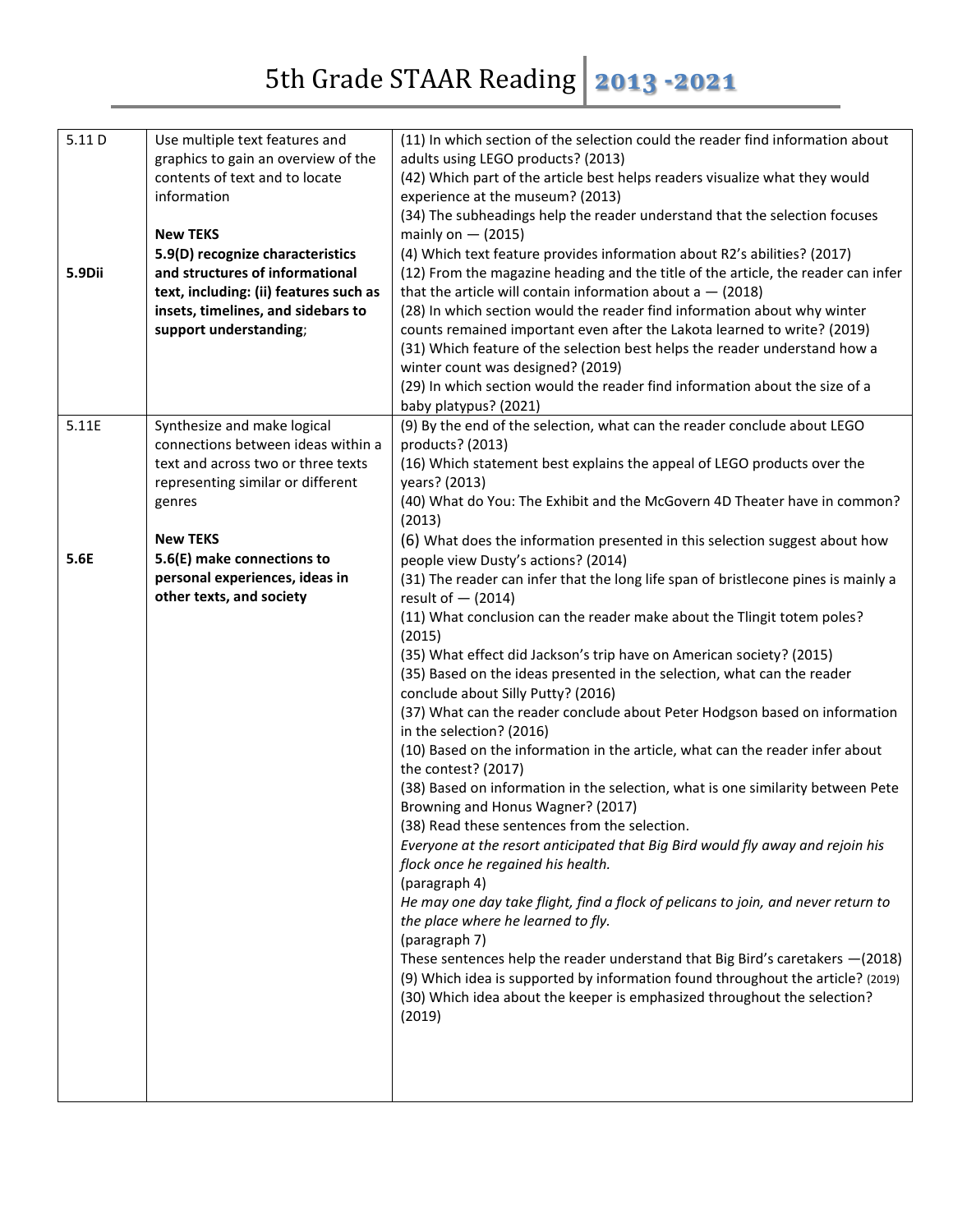| Reading/Comprehension of Informational Text/Persuasive Text.                                                                 |                                                                                        |                                                                                         |  |  |
|------------------------------------------------------------------------------------------------------------------------------|----------------------------------------------------------------------------------------|-----------------------------------------------------------------------------------------|--|--|
| Students analyze, make inferences and draw conclusions about persuasive text and provide evidence from text to support their |                                                                                        |                                                                                         |  |  |
|                                                                                                                              | analysis. Students are expected to:                                                    |                                                                                         |  |  |
| <b>SE</b>                                                                                                                    | <b>TEKS</b>                                                                            | <b>Question Stems</b>                                                                   |  |  |
| 5.12                                                                                                                         | Students analyze, make inferences                                                      | (13) How does the author try to convince people that the entire community               |  |  |
| <b>Fig 19 D</b>                                                                                                              | and draw conclusions about                                                             | will benefit from a dog park? (2016)                                                    |  |  |
|                                                                                                                              | persuasive text and provide                                                            |                                                                                         |  |  |
|                                                                                                                              | evidence from text to support their                                                    |                                                                                         |  |  |
|                                                                                                                              | analysis.                                                                              |                                                                                         |  |  |
|                                                                                                                              | <b>New TEKS</b>                                                                        |                                                                                         |  |  |
|                                                                                                                              | "Persuasive texts" are not                                                             |                                                                                         |  |  |
|                                                                                                                              | referenced in the revised TEKS.                                                        |                                                                                         |  |  |
|                                                                                                                              | However, argumentative text is                                                         |                                                                                         |  |  |
|                                                                                                                              | included in SEs 9(E)(i)-(iii) and 9F.                                                  |                                                                                         |  |  |
|                                                                                                                              |                                                                                        |                                                                                         |  |  |
| 5.12A                                                                                                                        | Identify the author's viewpoint or                                                     | (14) How does the comparison in paragraph 5 support the author's main                   |  |  |
| <b>Removed</b>                                                                                                               | position and explain the basic                                                         | argument? (2016)                                                                        |  |  |
|                                                                                                                              | relationships among ideas (e.g.,                                                       | (16) The author argues that a dog park would be good for dog owners because             |  |  |
|                                                                                                                              | parallelism, comparison, causality)                                                    | it would-                                                                               |  |  |
|                                                                                                                              | in the argument.                                                                       | (17) Why is paragraph 6 important to the author's argument? (2016)                      |  |  |
|                                                                                                                              |                                                                                        |                                                                                         |  |  |
| 5.12B                                                                                                                        | Recognize exaggerated,                                                                 | (15) Which sentence from the letter contains an example of exaggeration?                |  |  |
|                                                                                                                              | contradictory, or misleading                                                           | (2016)                                                                                  |  |  |
|                                                                                                                              |                                                                                        |                                                                                         |  |  |
|                                                                                                                              |                                                                                        |                                                                                         |  |  |
|                                                                                                                              |                                                                                        |                                                                                         |  |  |
|                                                                                                                              |                                                                                        |                                                                                         |  |  |
|                                                                                                                              |                                                                                        |                                                                                         |  |  |
|                                                                                                                              |                                                                                        |                                                                                         |  |  |
|                                                                                                                              |                                                                                        |                                                                                         |  |  |
|                                                                                                                              |                                                                                        |                                                                                         |  |  |
|                                                                                                                              |                                                                                        |                                                                                         |  |  |
|                                                                                                                              |                                                                                        |                                                                                         |  |  |
|                                                                                                                              | Reading/Comprehension of Informational Text/Procedural Text.                           |                                                                                         |  |  |
|                                                                                                                              |                                                                                        | Students understand how to glean and use information in procedural texts and documents. |  |  |
| <b>SE</b>                                                                                                                    | <b>TEKS</b>                                                                            | <b>Question Stems</b>                                                                   |  |  |
| 5.13                                                                                                                         | Students understand how to glean                                                       | (30) The diagram of the wood frog helps the reader understand -(2014)                   |  |  |
| Fig 19 D                                                                                                                     | and use information in procedural                                                      | (35) The bar graph included with the selection helps the reader better                  |  |  |
|                                                                                                                              | texts and documents                                                                    | understand-(2014)                                                                       |  |  |
|                                                                                                                              | <b>New TEKS</b>                                                                        |                                                                                         |  |  |
|                                                                                                                              | 5.6.F make inferences and use                                                          |                                                                                         |  |  |
|                                                                                                                              | evidence to support understanding                                                      |                                                                                         |  |  |
| Reading/Comprehension of Informational Text/Procedural Text.                                                                 |                                                                                        |                                                                                         |  |  |
|                                                                                                                              | Students understand how to glen and use information in procedural texts and documents. |                                                                                         |  |  |
| <b>SE</b>                                                                                                                    | <b>TEKS</b>                                                                            | <b>Question Stems</b>                                                                   |  |  |
| 5.13B                                                                                                                        | Interpret factual or quantitative                                                      | (17) What information can the reader learn about Nathan Sawaya and Sean                 |  |  |
|                                                                                                                              | information presented in maps,                                                         | Kenney from the chart below paragraph 7? (2013)                                         |  |  |
|                                                                                                                              |                                                                                        |                                                                                         |  |  |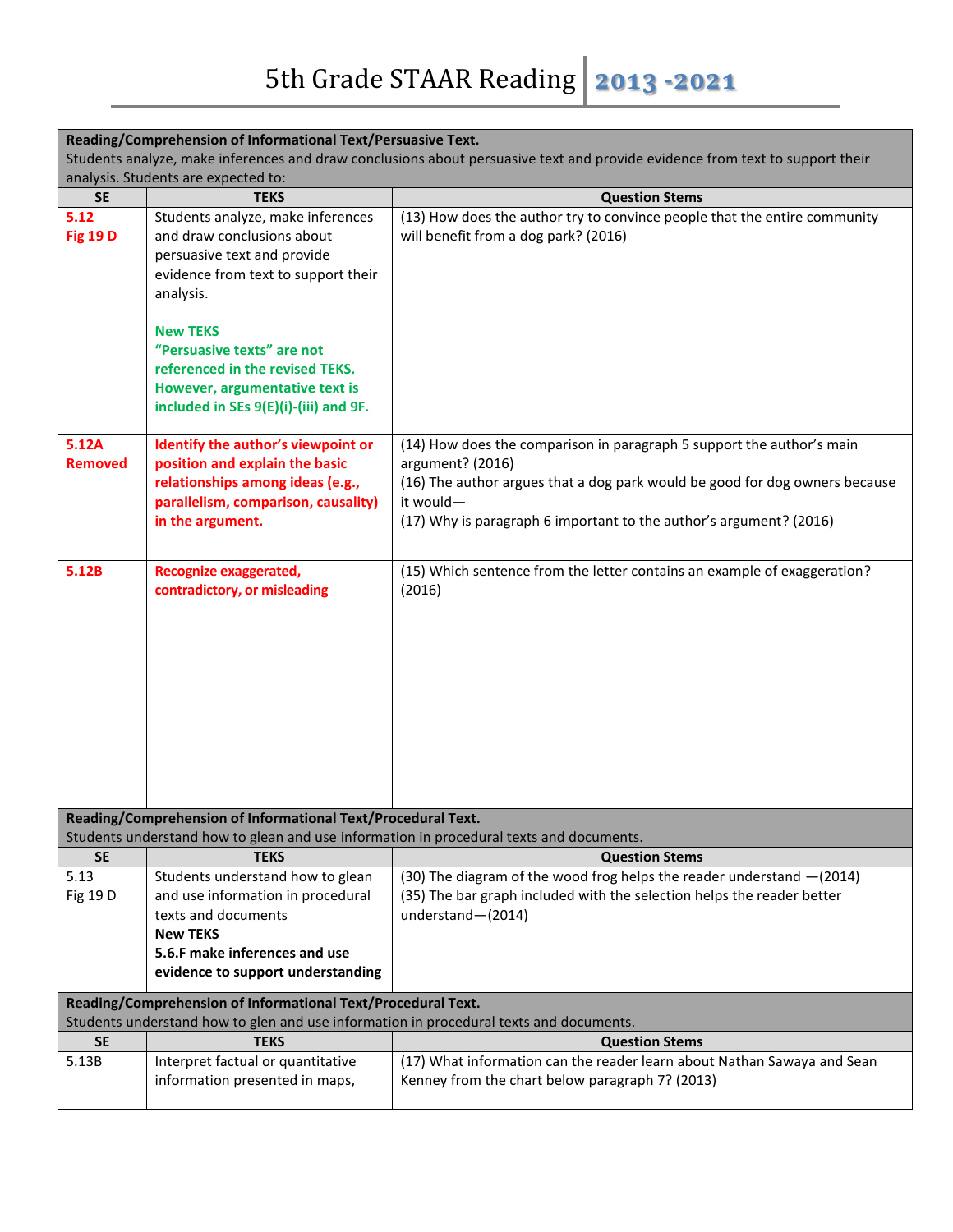|       | charts, illustrations, graphs, time-<br>lines, tables, and diagrams |
|-------|---------------------------------------------------------------------|
| 5.10C | <b>New TEKS</b>                                                     |
|       | 5.10(C) analyze the author's use of                                 |
|       | print and graphic features to                                       |
|       | achieve specific purposes                                           |

## **Reading/Media Literacy.**

Students use comprehension skills to analyze how words, images, graphics, and sounds work together in various forms to impact meaning. Students will continue to apply earlier standards with greater depth in increasingly more complex texts. Students are expected to:

| <b>SE</b>             | <b>TEKS</b>                                                                        | <b>Question Stems</b>                                                                                                                                            |
|-----------------------|------------------------------------------------------------------------------------|------------------------------------------------------------------------------------------------------------------------------------------------------------------|
| 5.14                  | <b>Students use comprehension skills</b>                                           | (10) Based on the photograph, the reader can tell that Dusty-(2014)                                                                                              |
| <b>Fig 19 D</b>       | to analyze how words, images,                                                      | (44) What does the first photograph in this selection show? (2014)                                                                                               |
|                       | graphics, and sounds work                                                          | (17) Which sentence from the selection is best supported by the photographs?                                                                                     |
| <b>Removed</b>        | together in various forms to                                                       | (2015)                                                                                                                                                           |
|                       | impact meaning. Students will                                                      | (31) The photograph of Bud next to paragraph 9 helps the reader understand                                                                                       |
|                       | continue to apply earlier standards                                                | that the dog? (2015)                                                                                                                                             |
|                       | with greater depth in increasingly                                                 | (39) Which idea is supported by the photograph after paragraph 10? (2015)                                                                                        |
|                       | more complex texts.                                                                | (25) The photograph below the title represents which part of the poem? (2016)<br>(46) The photograph of the statue of Wagner conveys the message that-<br>(2016) |
|                       |                                                                                    | (10) Based on information in paragraph 4, why does the tree trunk appear dark<br>in the thermal image? (2019)                                                    |
|                       |                                                                                    |                                                                                                                                                                  |
|                       |                                                                                    | (14) Which idea from the selection is illustrated by the photograph? (2019)                                                                                      |
|                       |                                                                                    |                                                                                                                                                                  |
|                       |                                                                                    |                                                                                                                                                                  |
|                       |                                                                                    |                                                                                                                                                                  |
|                       |                                                                                    |                                                                                                                                                                  |
|                       |                                                                                    |                                                                                                                                                                  |
|                       |                                                                                    |                                                                                                                                                                  |
|                       |                                                                                    |                                                                                                                                                                  |
|                       |                                                                                    |                                                                                                                                                                  |
|                       |                                                                                    |                                                                                                                                                                  |
|                       |                                                                                    |                                                                                                                                                                  |
|                       |                                                                                    |                                                                                                                                                                  |
|                       | <b>Reading/Comprehension Skills (Figure 19)</b>                                    |                                                                                                                                                                  |
|                       |                                                                                    | Reading/Comprehension Skills. Students use a flexible range of metacognitive reading skills in both assigned and independent reading to                          |
|                       |                                                                                    | understand an author's message. Students will continue to apply earlier standards with greater depth in increasingly more complex texts as they                  |
|                       | become self-directed, critical readers. The student is expected to:<br><b>TEKS</b> |                                                                                                                                                                  |
| <b>SE</b><br>Fig 19 F |                                                                                    | <b>Question Stems</b><br>(27) Both selections suggest that stage fright can-(2013)                                                                               |
|                       | Make connections (e.g., thematic<br>links, author analysis) between and            | (28) What is one difference between the selections? (2013)                                                                                                       |
|                       | across multiple texts of various                                                   | (29) Based on information provided in both selections, the reader can conclude                                                                                   |
|                       |                                                                                    |                                                                                                                                                                  |
|                       | genres and provide textual                                                         | that stage fright is the result of $-$ (2013)                                                                                                                    |
|                       | evidence                                                                           | (30) With which statement would the poet and the author most likely agree?<br>(2013)                                                                             |
|                       |                                                                                    | (36) One difference between a wood frog's frozen skin and the bristlecone's                                                                                      |
|                       | <b>New TEKS</b>                                                                    | thick bark is that the bristlecone's bark-(2014)                                                                                                                 |
| 5.6E                  | (6) Comprehension skills: listening,                                               | (37) In which magazine would a reader most likely find articles about both                                                                                       |
|                       | speaking, reading, writing, and                                                    | wood frogs and bristlecones? (2014)                                                                                                                              |
|                       |                                                                                    |                                                                                                                                                                  |